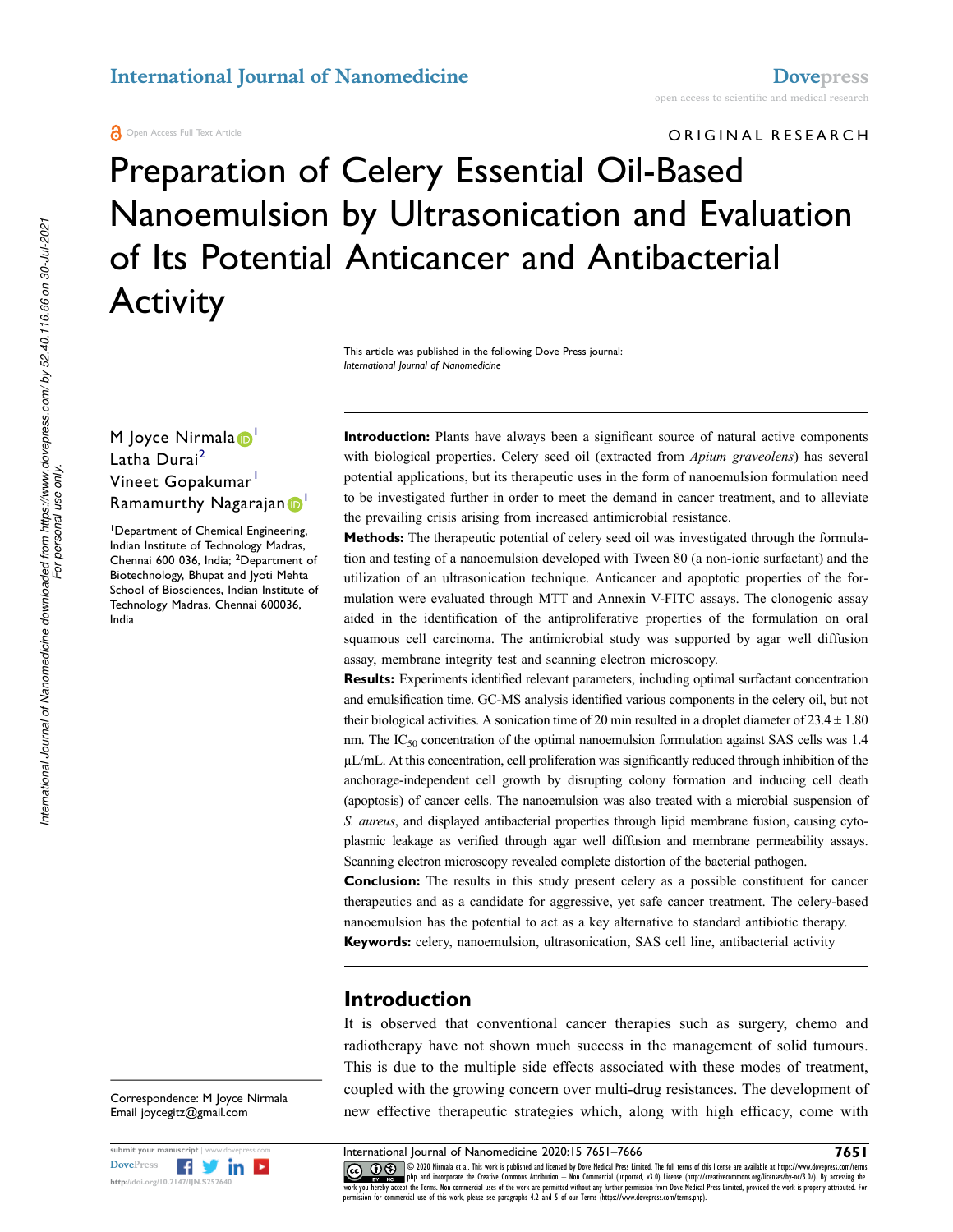<span id="page-1-0"></span>reduced levels of toxicity as well as lower risk of adverse side effects is the need of the hour.<sup>[1](#page-12-0)</sup> The side effects associated with synthetic drugs, or even chemotherapy, can be mitigated by essential oils (EOs)/phytochemicals, according to earlier studies.<sup>[2,](#page-12-1)[3](#page-12-2)</sup> The lipophilic nature of EOs enables them to easily penetrate the cell membrane. $4,5$  $4,5$  $4,5$ 

<span id="page-1-4"></span><span id="page-1-3"></span><span id="page-1-2"></span><span id="page-1-1"></span>Smoking and drinking have increasingly become a part of the lifestyle followed by today's population. In light of this, oral squamous cell carcinoma has turned into a fatal disease on a global scale. $6$  Largely, developing countries are affected by this type of cancer, and around 500,000 cases of oral and pharyngeal cancer are diagnosed annually on a global scale.<sup>[7](#page-12-6)</sup> This raises a serious concern, and renders it very important to pay immediate attention towards developing a compound to hinder the growth of such a cancer. Historically, the treatment of oral squamous cell carcinoma (OSCC) has been through conventional methods such as surgery and radiation, with or without chemotherapy, all of which lead to significant posttreatment morbidity.<sup>8</sup> The stage in which the patient is suffering from OSCC, ranging from preliminary to advanced, is of significant importance in its treatment.<sup>9</sup> In the preliminary stage, either surgery or radiotherapy or both are used, whereas a combination of chemotherapy, surgery and radiotherapy is preferred for the subsequent stages.<sup>[10](#page-12-9)</sup>

<span id="page-1-9"></span><span id="page-1-8"></span><span id="page-1-7"></span><span id="page-1-6"></span><span id="page-1-5"></span>Through a span of 15 years from 2000 to 2015, the level of antibiotic consumption has increased by approximately 65% worldwide, and by two-fold in most low- and middle-income countries. $11$  As a consequence of this increased and unbefitting intake of antibiotics, resistance to antibiotics– commonly known as antimicrobial resistance– began taking root, and currently constitutes a large threat to the effectiveness of treatment routes via antibiotics. Examples include treatment of newborns suffering from sepsis $12$  or of infections caused during surgery, cancer treatment, etc. $13,14$  $13,14$  This brings therapeutics to a critical juncture where there is an urgent need to circumvent antimicrobial resistance by various methods such as development of new antibiotics, along with efforts to develop new alternatives such as immunomodulatory peptides,  $15$  vaccination,  $16$  anti-virulence inventions,  $17$  antibody therapeutics, $18$  phage treatment,  $19,20$  $19,20$  $19,20$  and antibioticbased potentiators; $^{21}$  $^{21}$  $^{21}$  these have steadily gained traction over the years.

<span id="page-1-13"></span><span id="page-1-12"></span><span id="page-1-11"></span><span id="page-1-10"></span>A nanoemulsion, as the name suggests, is an emulsion with its particle dimension in the nanometer scale. Currently, to improve the delivery of therapeutic agents, <span id="page-1-15"></span><span id="page-1-14"></span>nanoemulsions are in wide-spread investigation as drug carriers.<sup>22</sup> The method of ultrasonic emulsification has emerged as a very efficient technique where viscous resistance is overcome by applying a strong shear force using high-energy ultrasound<sup>[23](#page-13-8),24</sup> to reduce droplet size. Translucent nanoemulsions have been successfully pro-duced using high-power ultrasound in laboratory scale.<sup>[25](#page-13-10)</sup> The reduced particle size of a nanoemulsion aids in increasing drug retention time and bioavailability, and thereby prevents loss of drug.<sup>[26](#page-13-11)</sup>

<span id="page-1-17"></span><span id="page-1-16"></span>Ultrasonication is the most attractive high-energy method to prepare nanoemulsions. Ultrasonic homogenization has proven to be cost-effective as well as efficient owing to its ability to generate small droplet sizes with minimum consummation of energy. The underlying principle of ultrasonication revolves around coupling of waves that have been generated by an acoustic field of frequency in the 20–100 kHz range with a liquid. These waves create localized microturbulence, causing the dispersed phase (oil) to become unstable and, as a consequence, create cavitation in the continuous phase.<sup>27</sup> Voids are created during the rarefaction cycle of the waves, and keep growing until they collapse during the compression cycle causing high pressure and high shear which induce extreme heating and cooling rates, as well as severe turbulence through liquid jets which break the dispersed phase into nano-sized droplets.[28](#page-13-13) This study therefore employed ultrasonication to prepare the nanoemulsion.

<span id="page-1-21"></span><span id="page-1-20"></span><span id="page-1-19"></span><span id="page-1-18"></span>Cancer treatments have become more advanced, and have significantly brought down the associated death rate.<sup>29</sup> Anticancer therapy mostly involves targeting multiple signalling pathways. However, at a certain stage, patients with aggressive cancer have poor prognosis and become resistant to chemotherapeutic drugs. $30$  Recent oncological research experiments including animal models, pre-clinical and clinical trials have proven that many natural compounds, mostly phytochemicals derived from plant extracts, have been effective in cancer treatment and chemoprevention.[31](#page-13-16)–[35](#page-13-17)

<span id="page-1-23"></span><span id="page-1-22"></span>In the past few years, there has been an increasing interest in research on the anticancer properties of spicebased nanoemulsions owing to their favourable characteristics such as higher bioavailability and stability. A nanoemulsion formulation using two spices, *Drimys angustifolia* and *D. brasiliensis Miers*, was developed to reduce the cell viability of U-138 MG (human glioblastoma) and T24 (human bladder carcinoma) cell lines. $36$ Another study documented that eugenol-loaded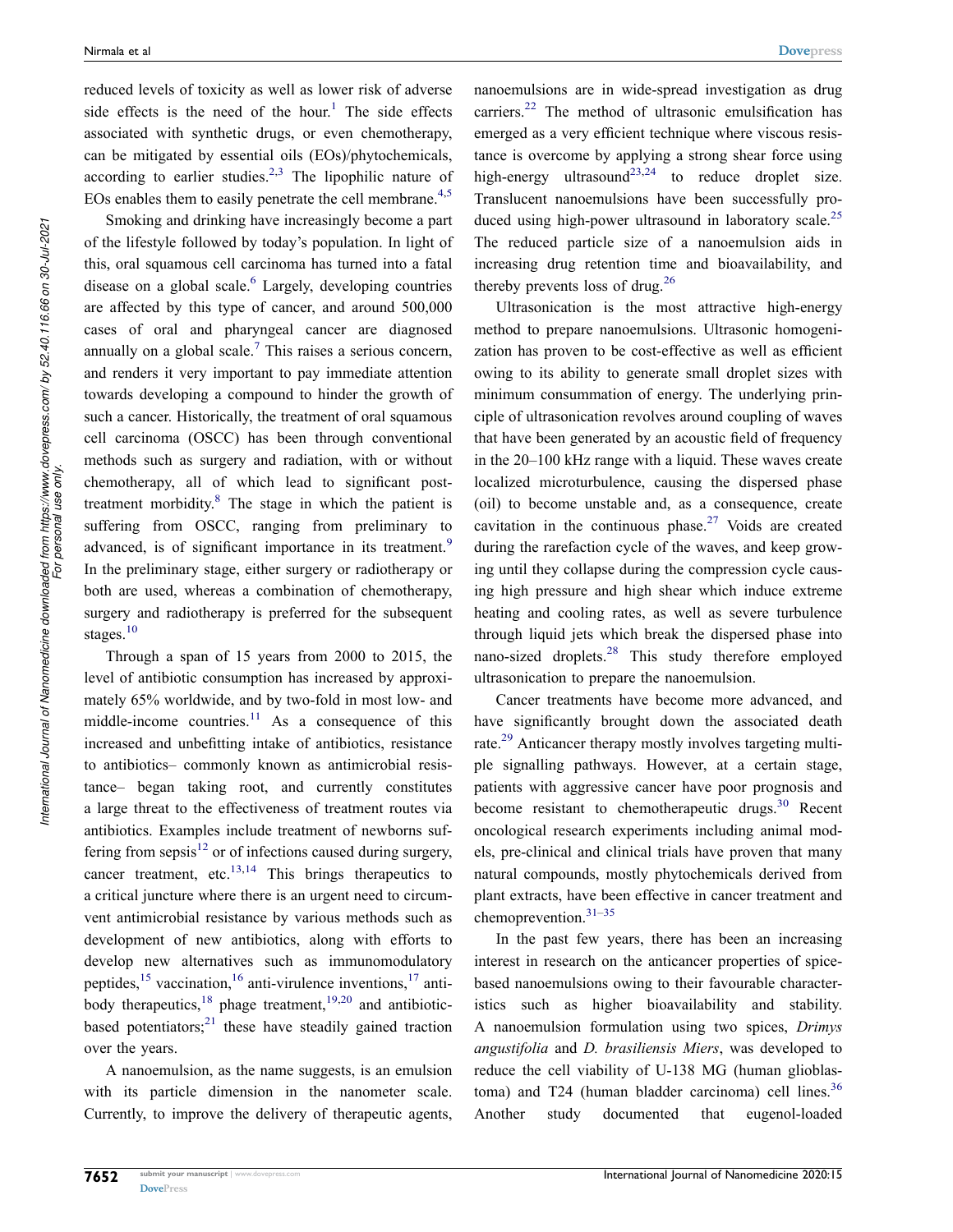<span id="page-2-1"></span>nanoemulsions demonstrate apoptosis of colon (HTB37) and liver (HB8065) cancer cell lines. $37$  Significant progress has been made in the investigation of curcuminoid nanoemulsions with studies conducted on enhancing their oral bioavailability<sup>[38](#page-13-20)</sup> and on demonstrating apoptosis of A549 (adenocarcinoma) and H460 (cellosaurus cell  $line)$ <sup>[39](#page-13-21)</sup>

<span id="page-2-6"></span><span id="page-2-5"></span><span id="page-2-4"></span><span id="page-2-3"></span><span id="page-2-2"></span>This study has investigated the anticancer and antibacterial activity of celery nanoemulsion. Celery (*Apium Graveolens*) is a traditional medicinal plant which has enormous health benefits.<sup>[40](#page-13-22)</sup> Celery has the antioxidant property, meaning that it can remove the free radical due to the presence of p-coumaric acid, tannin, luteonin, api-genin, saponin, and caffeic acid in its composition.<sup>[41](#page-13-23)</sup> For the treatment of spleen, liver diseases, jaundice, rheumatism, gout and inflammation, people have traditionally used celery seeds. Celery seed oil inhibits liver tumor by cell proliferation inhibition, apoptosis upregulation, and downregulation of inflammatory markers.<sup>[42](#page-13-24)</sup> Although studies have been conducted to substantiate the therapeutic properties of celery nanoemulsion for treating chronic osteoarthritic diseases,  $43$  for antihypertensive activity  $44$ and for its anti-nociceptive effects, $45$  no in-vitro studies have been conducted on the anticancer properties of celery nanoemulsions. This study, therefore, focuses on the anticancer and antibacterial effects of celery oil-based nanoemulsion.

# <span id="page-2-8"></span><span id="page-2-7"></span>**Methods**

# **Materials**

Celery seed oil (*Apium graveolens*) of Indian source was obtained from Cyrus Enterprises, India. Steam distillation process was employed in extracting oil as per the manufacturer's datasheet. Polyethylene glycol sorbitan monooleate (commonly known as Tween 80), which has been used as a surfactant in the study, was procured from Merck, India. For this study, the Annexin V-FITC Early Apoptosis Detection Kit was procured from CST, Inc., while the MTT assay kit was procured from Hi Media Laboratories, India. Double-distilled water from milli-Q system<sup>TM</sup> was used in all experiments conducted for this study.

# GC-MS

For investigating the active compounds present inside the celery seed oil and their composition, GC-MS analysis has been carried out. The celery essential oil was injected into

the capillary column (30 m x 0.25 μm ID) of the Hewlett Packard gas chromatograph (6890 Series) at an injector temperature of 280°C, and split ratio of 1:50. The carrier gas (99.999% He) flowed in the column at a linear velocity of 44.2 cm/sec. The column oven temperature was set to an initial value of 45°C for 1 min and programmed to then rise to 250°C at 5°C/min. It was subsequently maintained at 250°C for 20 min.

# Formulation of Nanoemulsion

The nanoemulsion of celery oil was formed using the oil, water and surfactant. The non-ionic surfactant used in this study– Tween 80– exhibits high solubility in essential oils and coalescence with the essential oil droplets, which boosts the stability of the system. Preparation of the nanoemulsions in this study was a twofold process, where the initial step was formation of emulsions by mixing the three key components, namely – oil, water and surfactant, at varying oil: surfactant ratios – 1:1 (CEL – A), 1:2 (CEL – B), and 1:3 (CEL – C). They were mixed using a magnetic stirrer rotating at a speed of 500 rpm for 10 min ([Table 1\)](#page-2-0). These emulsions were then made into their respective nanoemulsions using an ultrasonicator, a Probe Sonicator Advanced Model from PCI Analytics Private Limited. Each concentration was checked before sonication (0 min) and after subjecting to sonication times of 5, 10, 15 and 20 min, respectively.

<span id="page-2-0"></span>**Table 1** Formulations Used for the Optimization of Celery Oil-Based Nanoemulsion

| <b>Formulation</b><br>Code | Oil:<br><b>Surfactant</b><br>(v/v) | <b>Sonication</b><br>Time | <b>Celery Oil:</b><br>Tween 80:<br>Water (v/v) |
|----------------------------|------------------------------------|---------------------------|------------------------------------------------|
| CEL-A0                     | ĿГ                                 | $0 \text{ min}$           | 6:6:88                                         |
| CEL-AI                     | ĿГ                                 | 5 min                     | 6:6:88                                         |
| CEL-A2                     | ΙĦ                                 | 10 min                    | 6:6:88                                         |
| CEL-A3                     | ĿГ                                 | 15 min                    | 6:6:88                                         |
| CEL-A4                     | ĿГ                                 | $20 \text{ min}$          | 6:6:88                                         |
| CEL-B0                     | $\mathbf{1:2}$                     | $0 \text{ min}$           | 6:12:82                                        |
| CEL-BI                     | 1:2                                | 5 min                     | 6:12:82                                        |
| CEL-B <sub>2</sub>         | $\mathbf{1:2}$                     | 10 min                    | 6:12:82                                        |
| CEL-B3                     | $\mathbf{1:2}$                     | 15 min                    | 6:12:82                                        |
| CEL-B4                     | $\mathbf{1:2}$                     | $20$ min                  | 6:12:82                                        |
| CEL-C0                     | 1:3                                | $0 \text{ min}$           | 6:18:76                                        |
| CEL-CI                     | 1:3                                | 5 min                     | 6:18:76                                        |
| CEL-C <sub>2</sub>         | $\mathbf{1:3}$                     | 10 min                    | 6:18:76                                        |
| CEL-C3                     | $\mathbf{1:3}$                     | 15 min                    | 6:18:76                                        |
| CEL-C4                     | l:3                                | 20 min                    | 6:18:76                                        |

**7653**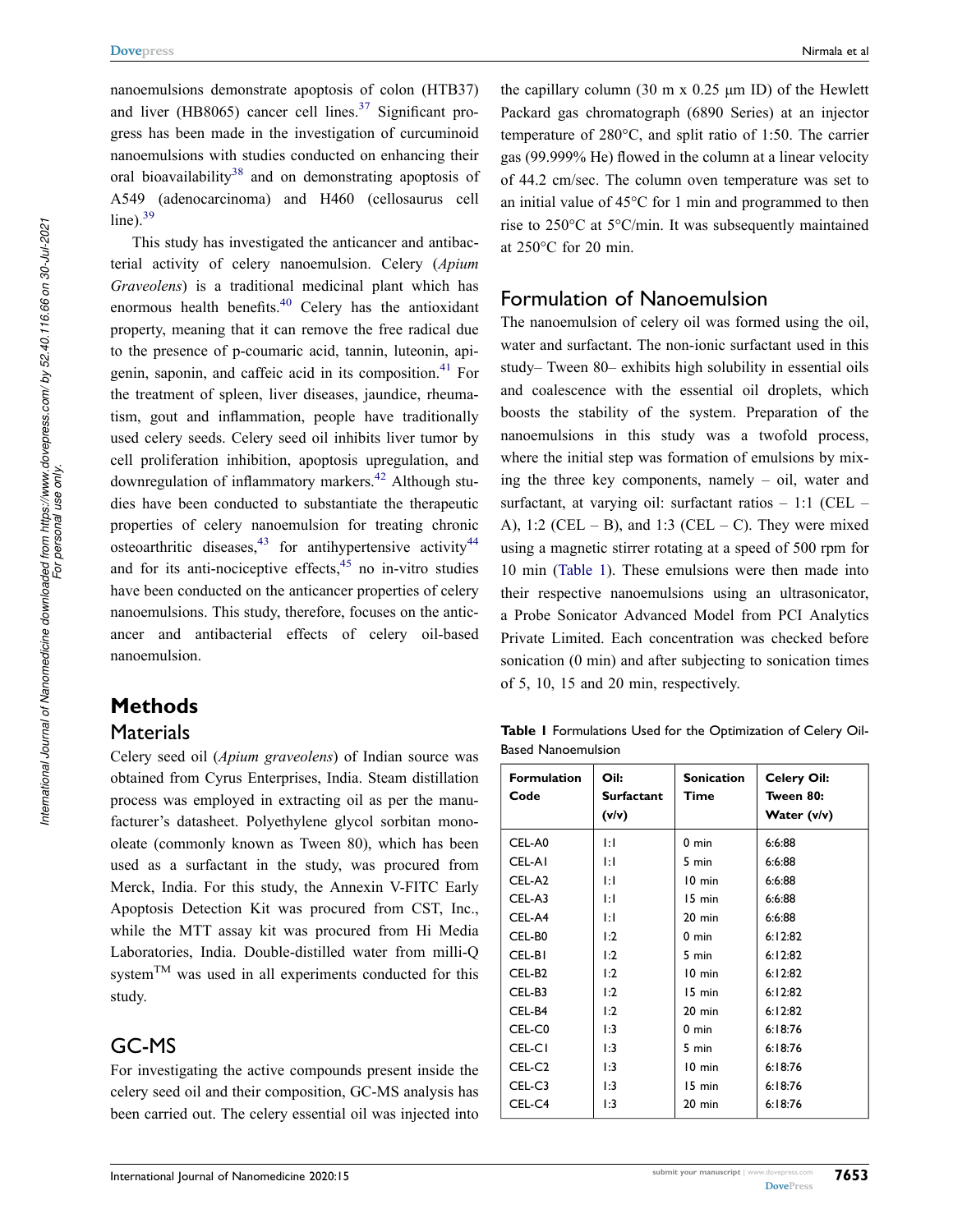<span id="page-3-2"></span>The transducer of the sonicator produces mechanical vibrations in the liquid system, and these induce an oscillating acoustic pressure owing to the collapse of bubbles.<sup>46</sup> This acoustic pressure (P) which forms microbubbles resulting in local conditions that break the liquid system into nanosized droplets may be expressed as:<sup>[47](#page-13-29)</sup>

<span id="page-3-3"></span> $P = P_{\text{max}} \sin (2\pi ft)$ , where

Pmax is the electric power given as input to the probe sonicator, and f is frequency of the waveform. It is evident that acoustic pressure caused by cavitation has high and low amplitudes owing to its sinusoidal nature, and this induces instantaneous and extreme heating and rapid cooling in the system leading to amplified disruption of the liquid system into nanodroplets.

#### <span id="page-3-1"></span>Characterization of Nanoemulsion

The following characteristics of the nanoemulsions were studied: droplet size, absorbance, polydispersity index, viscosity, pH and stability.

<span id="page-3-4"></span>Droplet size was measured through Dynamic Light Scattering whereby a correlation is made between the extent of dispersion of nanoparticles and the intensity of scattered light. Tracking the droplet size helps in characterizing the homogeneity, stability and bioavailability of the solution.[48](#page-13-30) Droplet size has a direct impact on the interfacial area available for the nanoemulsion, which, in turn, affects the permeability of the active compounds through membranes of vessels and tissue, thereby dictating their bioavailability. A smaller droplet size also aids in suppressing coalescence and precipitation of droplets, thereby minimizing breakdown of the nanoemulsion through well-known phenomena such as sedimentation and creaming through Ostwald ripening.<sup>[49](#page-13-31)</sup> Polydispersity index, which is also measured through DLS, describes the extent of homogeneity, which increases with enhanced surfactant concentration. A high surfactant concentration implies that there is sufficient amount of it to be absorbed onto all the oil droplets to form a pliable film, which prevents the adhesion or cohesion of the oil droplets,

<span id="page-3-6"></span>thereby ensuring homogeneity across all oil droplets in the nanoemulsion.<sup>50</sup> The DLS measurements were done in triplicate with mean  $\pm$  S.D. calculated.

Studying the absorbance of the nanoemulsion at 600 nm helps in physically characterizing the system for turbidity, and quantitatively confirms visually clear solutions for different oil-to-surfactant ratios. The measurements were carried out in triplicate with mean  $\pm$  S.D. calculated.

Viscosity and pH are other parameters that help in the physicochemical characterization of nanoemulsions used in this study. Viscosity offers critical insights into the rheological properties of the nanoemulsion, and further helps estimate the rate of drug release and its efficacy. Viscosity also aids in understanding micelle formation in the nanoemulsion, as well in distinguishing between their formulation types. This helps in understanding inversion between phases during formulation.<sup>51</sup> pH indicates the stability of the nanoemulsion, since any fluctuations in its value will be due to chemical reactions.<sup>[52](#page-13-34)</sup> Both these measurements were done in triplicate with mean  $\pm$  S. D. calculated.

<span id="page-3-8"></span><span id="page-3-7"></span>Physical stability is characterized for different formulations by assessing the extent of phase separation postcentrifugation, while stability over long periods of time is characterized only for formulations found to be stable after centrifugation; this is done by subjecting them to recurring heating-cooling and freeze-thaw cycles between 25°C and 4°C. Characterizing physicochemical stability for different formulations helps in choosing the most suitable one to be taken forward in the study, thereby optimizing both surfactant utilization and physicochemical stability.

Instruments used in the physicochemical characterization of the nanoemulsion are listed in [Table 2](#page-3-0).

### Anticancer Activity

After the formulation of celery essential oil nanoemulsion, its anticancer effect against SAS cell line was determined by MTT assay, clonogenic assay and Annexin V-FITC assay. Oral squamous cell carcinoma (SAS) cell line of

<span id="page-3-5"></span><span id="page-3-0"></span>**Table 2** Instruments Used for Physiochemical Characterization of Nanoemulsion

| <b>Parameter</b>                       | Instrumentation                                                                              |  |
|----------------------------------------|----------------------------------------------------------------------------------------------|--|
| Absorbance                             | V-630 Series, Jasco Analytical Instruments, Asia                                             |  |
| Particle Size and Polydispersity Index | Horiba, Nanopartica SZ-100 series                                                            |  |
| Viscosity                              | Brookfield Viscometer with Brookfield Rheocalc Software [DV-II+ Pro EXTRA, LV-II, UL Adapter |  |
| pН                                     | Digital pH meter [EUTECH Instruments, Oakton, Singapore]                                     |  |
| Centrifugation                         | REMI International, India                                                                    |  |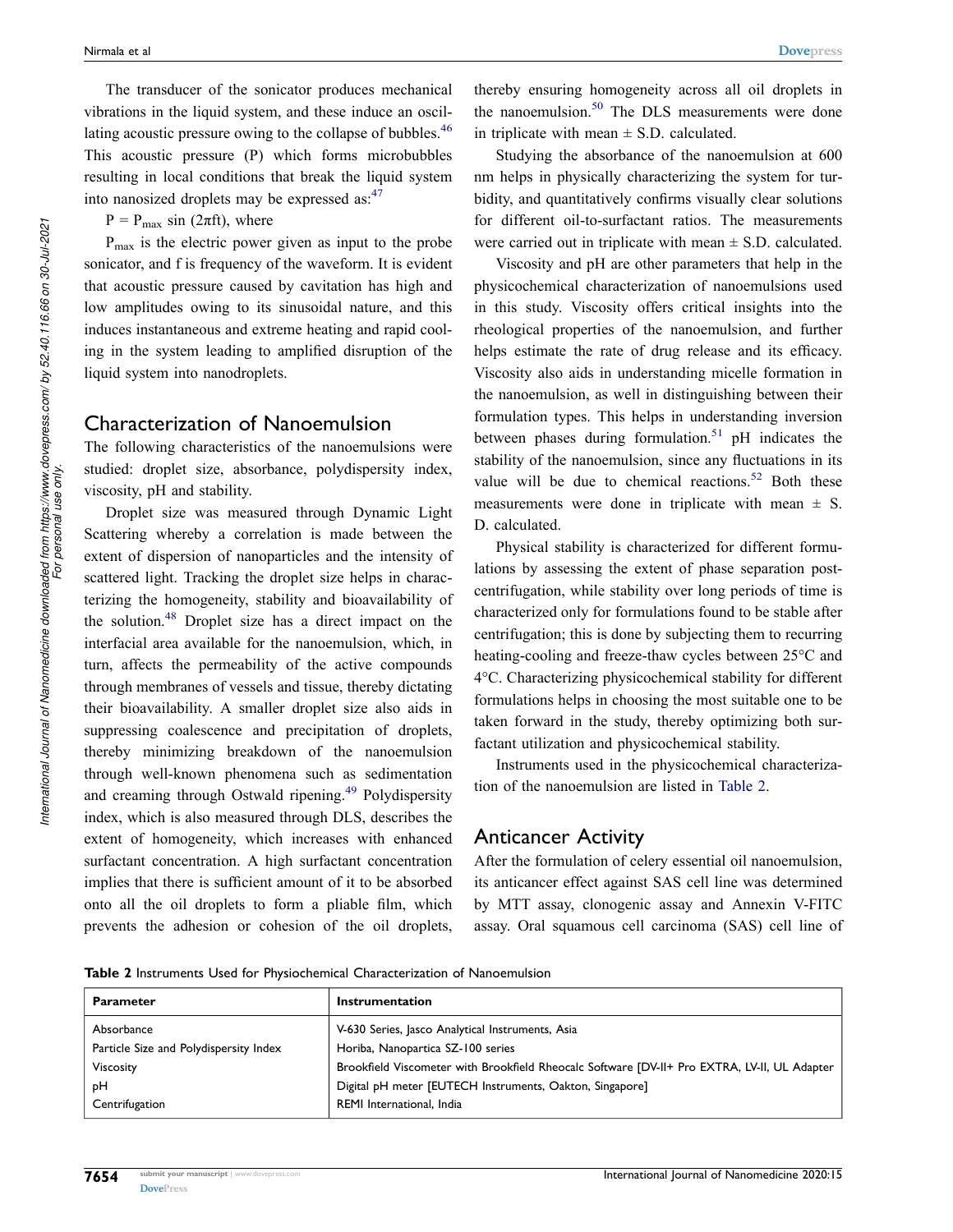human origin was gifted by Prof. D. Karunagaran, IIT Madras, who procured it from the Japanese Collection of Research Bioresources Cell Bank, Japan. The oral squamous carcinoma cells were cultured in Roswell Park Memorial Institute 1640 medium (RPMI 1640 media) supplemented with 10% Fetal Bovine Serum (FBS) at  $37^{\circ}$ C,  $5\%$  CO<sub>2</sub> and Penicillin (100 units/mL)/ Streptomycin (100 µg/mL) (Gibco, Grand Island, NY, USA).

#### **MTT**

In this assay, the SAS cells were treated with various concentrations of celery oil and celery nanoemulsion separately in an ascending order after the cells were seeded in 96-well plates. After a period of 48 h, 10 µL of 5 mg/mL MTT was added in every well and allowed to incubate for 3 h. Formazan crystals of purple colour would form in viable cells, followed by aspiration of media and thereafter by the solubilization of crystals with 100 µL DMSO. The colour developed was read using Bio-Rad 680 colorimeter at 570 nm.

#### Clonogenic Assay

In the colony formation assay, SAS cells were cultured in 6-well plates (hundred cells/well), and after 24 h, interacted with celery nanoemulsion at  $IC_{50}$  concentration of 1.4 µL/mL. This is followed by incubation at 37°C, 5%  $CO<sub>2</sub>$  for 14 days till the optimal clones are obtained. Later, cells in the plates were methanol-fixed and stained with crystal violet. The colony counts were calculated using ImageJ software.

#### Flow Cytometry Assay

The SAS cells were cultured and treated with celery nanoemulsion at  $IC_{50}$  concentration 1.4  $\mu L/mL$ . After 48 h, cells were detached by 0.25% trypsin, washed two times with phosphate-buffered saline, and interacted with Annexin V-FITC conjugate and PI (Propidium Iodide) for 10 min at laboratory temperature as per manufacturer's instructions. The suspension was then analyzed using BD FACSVERSE to assess the ability of the suspension to induce apoptosis.

# Antibacterial Activity

The antibacterial effects of the formulation against *Staphylococcus aureus* (ATCC 29213) were determined. *S. aureus* was sustained at 4°C in agar slants as stock. A few colonies were segregated from this culture, and inoculated into MHB (Mueller-Hinton Broth). A further subculture was made to obtain pure and viable culture. This was then diluted with the required medium to attain an O.D. of  $1.5 \times 10^{7} - 10^{8}$  CFU/mL.

#### Well Diffusion

One hundred microliters of the *Staphylococcus aureus*  culture was swabbed over the surface of agar and a hole of 6–8 mm diameter was punched using a cork-borer. After this,  $20-100 \mu L$  of the celery oil-based formulation was added. After incubating the agar plate under suitable conditions, the phytochemical compound was observed to diffuse and inhibit the microbial growth. The zone of inhibition was measured as diameter after an incubation period of 24  $h$ <sup>53</sup>. The experiment was carried out in triplicate with mean  $\pm$  S.D. calculated.

#### <span id="page-4-0"></span>Membrane Permeability Assay

<span id="page-4-1"></span>The bacterial culture was incubated overnight and resus-pended by diluting in Phosphate-buffered saline (PBS).<sup>[54](#page-14-0)</sup> 0.5 mL of the microbial suspension with 9.5 mL of the optimized celery oil-based formulation acted as a test sample. The suspension was then diluted to 9.5 mL of PBS, and this acted as a negative control. 0.5 mL of the bacterial suspension diluted with 9.5 mL of sodium benzoate (500 mg/L) was used as a positive control. All the formulations were incubated for 1 h and centrifuged at 6000 g for 10 min to help in the excretion of cytoplasmic substance from the microbial cells. The supernatant's absorbance was then calculated using UV–Visible Spectrophotometry at 260 nm. The experiment was carried out in triplicate with mean  $\pm$  S.D. calculated.

#### Scanning Electron Microscopic Analysis

<span id="page-4-3"></span><span id="page-4-2"></span>Scanning electron microscope (SEM) is a versatile instru-ment for material characterization.<sup>[55](#page-14-1)</sup> An image is formed utilising a focused electron beam of fairly low energy. This technique enables an understanding of the structural and morphological variations in the cell membrane of the pathogen due to cell damage.[56](#page-14-2) In this analysis, *S. aureus*  was centrifuged at 5000 rpm for 15 min during the course of the night and was washed with sterile PBS (pH 7.4) twice. A 1% v/v of the desired concentration of the inoculum (1 x  $10^8$  CFU/mL) was interacted with 10-times dilution of celery nanoemulsion for 120 min after which it was subsequently washed two times with PBS and adhered to a metal stub. Finally, the sample for analysis was gold sputter-coated and examined under HR-SEM (FEI Quanta FEG 200).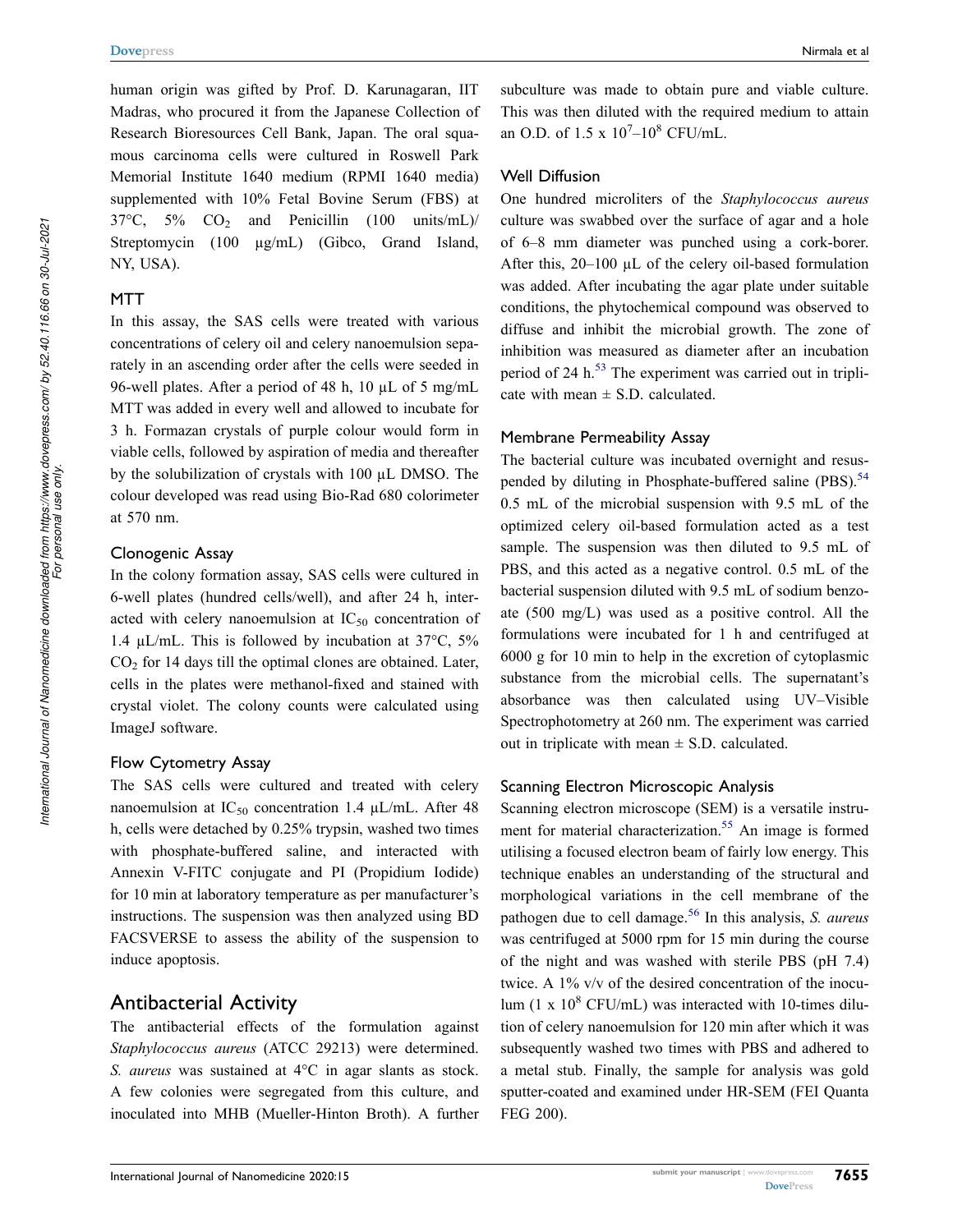# Statistical Analysis

All experiments in this study were done in triplicate. GraphPad Prism 5.0, proprietary software of GraphPad Software, Inc., San Diego, CA was used to plot concentration correlation curves and to differentiate data points between the test and control group. *T*-test was used in calculating the *P*-value of two groups compared. Values of *P*≤0.05 were considered to be statistically significant.

# **Results** Identification of Celery Essential Oil Constituents by GC-MS

Celery oil has been tested through Gas Chromatography-Mass Spectroscopy. [Figure 1](#page-5-0) depicts the area % and also the time of retention of the active components. GC-MS reported D-limonene as the component with the highest peak area % of 24.73. The different compounds identified by GC-MS include p-cymene (16.73), γ – Terpinene (13.78), β-Selinene (8.05), thymol (6.93), α - Terpinyl acetate (5.81), 1,4-Dimethyl-4-acetyl-1-cyclohexene (5.59), kessane (3.64), and β-Pinene (3.08), as depicted in the chromatogram.

# Nanoemulsion Characterization

The characterization studies were conducted for all preparations to find the optimal formulation. Samples prepared with various oil-to-surfactant ratios, prior to and after sonication of 5, 10, 15 and 20 min, were taken for characterization. [Figure 2](#page-5-1) shows the visual appearances of these formulations. With an increase in both surfactant concentration and sonication time, there was a noticeable colour change in the emulsions from milky to a clear formulation.

Both surfactant concentration and sonication time are important factors that dictate the stability of the nanoemulsion. As elucidated in [Characterization of Nanoemulsion,](#page-3-1) droplet size dictates the stability of the nanoemulsion. In this context, the consequences of sonication time and the concentration of surfactant on the size of droplets were examined. As further elucidated in [Characterization of](#page-3-1) [Nanoemulsion](#page-3-1), the effect of the extent of homogeneity on the stability of the formulation was characterized by assessing the polydispersity index for all the formulations.

A reduced droplet size was observed as the concentration of surfactant increased—for example, for a sonication period of 20 min, droplet diameters of  $54.5 \pm 0.72$  nm,  $27.46 \pm 1.28$  nm and  $23.4 \pm 1.8$  nm were observed for oil:

<span id="page-5-0"></span>

**Figure 1** Gas Chromatography-Mass Spectroscopy of celery seed (*Apium graveolens*) essential oil of Indian origin.

<span id="page-5-1"></span>

**Figure 2** Visual inspection of all celery oil-based formulations with varying oil-to surfactant ratios before and after sonication time of 5, 10, 15 and 20 min, showing colour change from milky to transparent.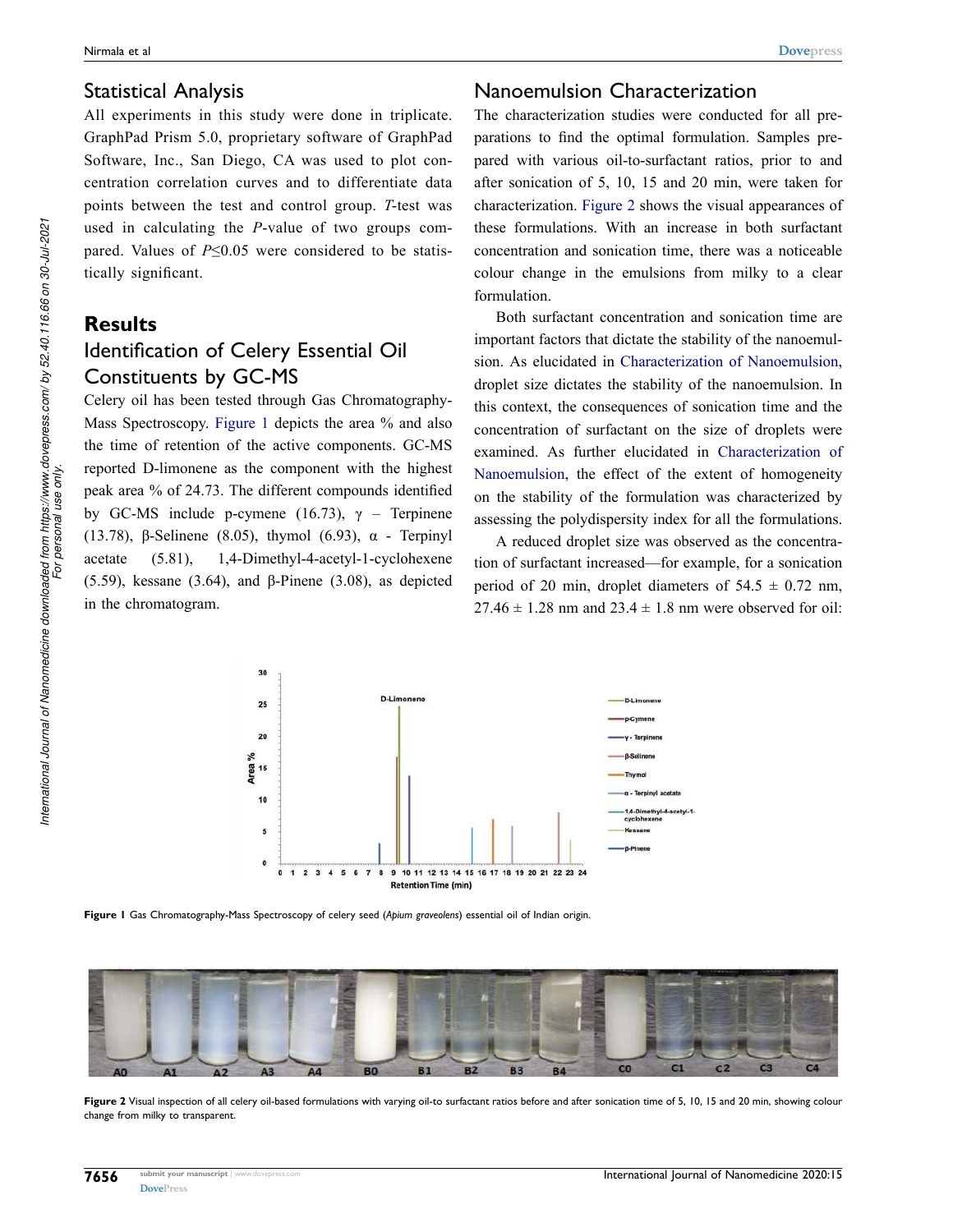surfactant ratios of 1:1, 1:2 and 1:3, respectively. In parallel, a reduced droplet size was also noticed with the increase in sonication time—for example, for the formulation where oil: surfactant ratio was 1:3, droplet diameters  $29.2 \pm 2.26$  nm,  $26.3 \pm 2.91$  nm and  $23.4 \pm 1.8$  nm were observed for sonication times of 10 min, 15 min and 20 min, respectively. These trends in droplet size are reproduced in [Figure 3.](#page-6-0) An increase in homogeneity was observed along with the decrease in polydispersity index with increase in surfactant concentration—for example, for a sonication time for 20 min, polydispersity indices of  $0.346 \pm 0.03$ ,  $0.299 \pm 0.02$  and  $0.275 \pm 0.01$  were observed for oil: surfactant ratios of 1:1, 1:2 and 1:3, respectively.

<span id="page-6-0"></span>

<span id="page-6-1"></span>surfactant ratio and sonication time.

The celery oil-based nanoemulsion formulation CEL-C4, with an oil-to-surfactant ratio of 1:3, demonstrated the minimum droplet size diameter and produced more uniform and stable droplets after sonication for 20 min [\(Figure 4\)](#page-6-1). Thus, CEL-C4 was identified as the optimal formulation for further application studies.

Absorbance was observed to decrease with an increased surfactant concentration both before and after sonication [\(Figure 5\)](#page-7-0).

The increment in viscosity is directly proportional to that in surfactant concentration. The increase in viscosity from CEL-A to CEL-C after a 20 min sonication period is shown in [Figure 6.](#page-7-1)

The pH values also increase with increase in surfactant concentration from CEL-A to CEL-C after a sonication period of 20 min, as shown in [Figure 7](#page-7-2).

#### Stability Studies

All CEL-A formulations displayed phase separation within 72 h of preparation irrespective of the variation in their sonication time. Among the sonicated formulations of CEL-B and CEL-C, only CEL-B1 and CEL-C1 phaseseparated in the centrifugation test, and were discarded from other tests. The remaining formulations—CEL-B2, B3, B4 and CEL-C2, C3 and C4—displayed good stability as they did not phase separate during centrifugation, while also maintaining stability through recursive heating–cooling cycles and freeze–thaw tests.

From the narrowed list of formulations, the optimal formulation was identified based on the particle size and PDI value. As established in the previous section, higher Figure 3 Variation in mean droplet size of celery oil-based formulations with oil-to sonication times lead to greater stability (lower droplet



**Figure 4** Droplet size distribution of optimized celery nanoemulsion (CEL-C4) obtained using dynamic light scattering technique.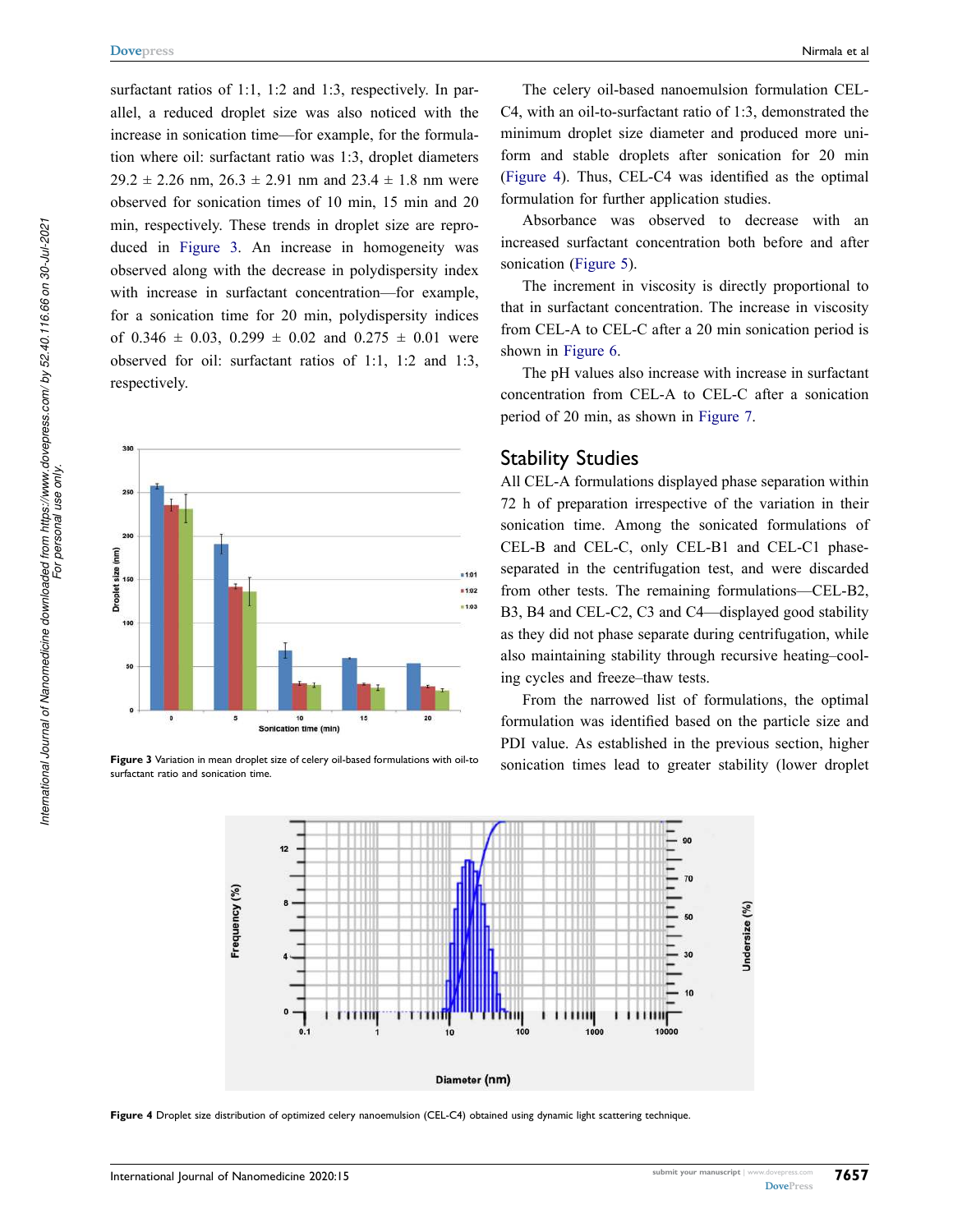<span id="page-7-0"></span>

**Figure 5** UV-Spectroscopic measurements (600 nm) of celery oil-based formulations with oil-to-surfactant ratios of 1:1, 1:2 and 1:3 before and after sonication for various times.

<span id="page-7-1"></span>

Figure 6 The effect of oil-to-surfactant ratio on viscosity as measured on a Brookfield Viscometer.

size) of a nanoemulsion, thereby narrowing the list of optimal formulations further to CEL-B4 and C4. The previous section also contained data showing that higher surfactant concentrations lead to greater stability (lower droplet size) and superior homogeneity (lower polydispersity index), which led to the selection of CEL-C4 as the optimal formulation to be taken forward in the study.

# Anticancer Activity

#### Cytotoxicity Assay

Celery oil demonstrated cytotoxicity against SAS cells at an  $IC_{50}$  concentration of 2.7  $\mu L/mL$  [\(Figure 8A](#page-7-3)). DMSO (vehicle control) was used in the solubilization of celery



<span id="page-7-2"></span> $5.7$ 

5.65

cations due to their volatility, instability and poor aqueous solubility, celery oil was not considered for further mechanistic studies.

SAS cells resulted in concentration-dependent inhibition of cell growth after 48 h of interaction with the

<span id="page-7-3"></span>

**Figure 8** (**A** and **B**) Cell viability measurement of SAS carcinoma cell line on treatment with (**A**) celery oil compared with (**B**) nanoemulsion, after 48 h incubation by MTT assay measured at 570 nm (\**P* 0.05 compared with respective control).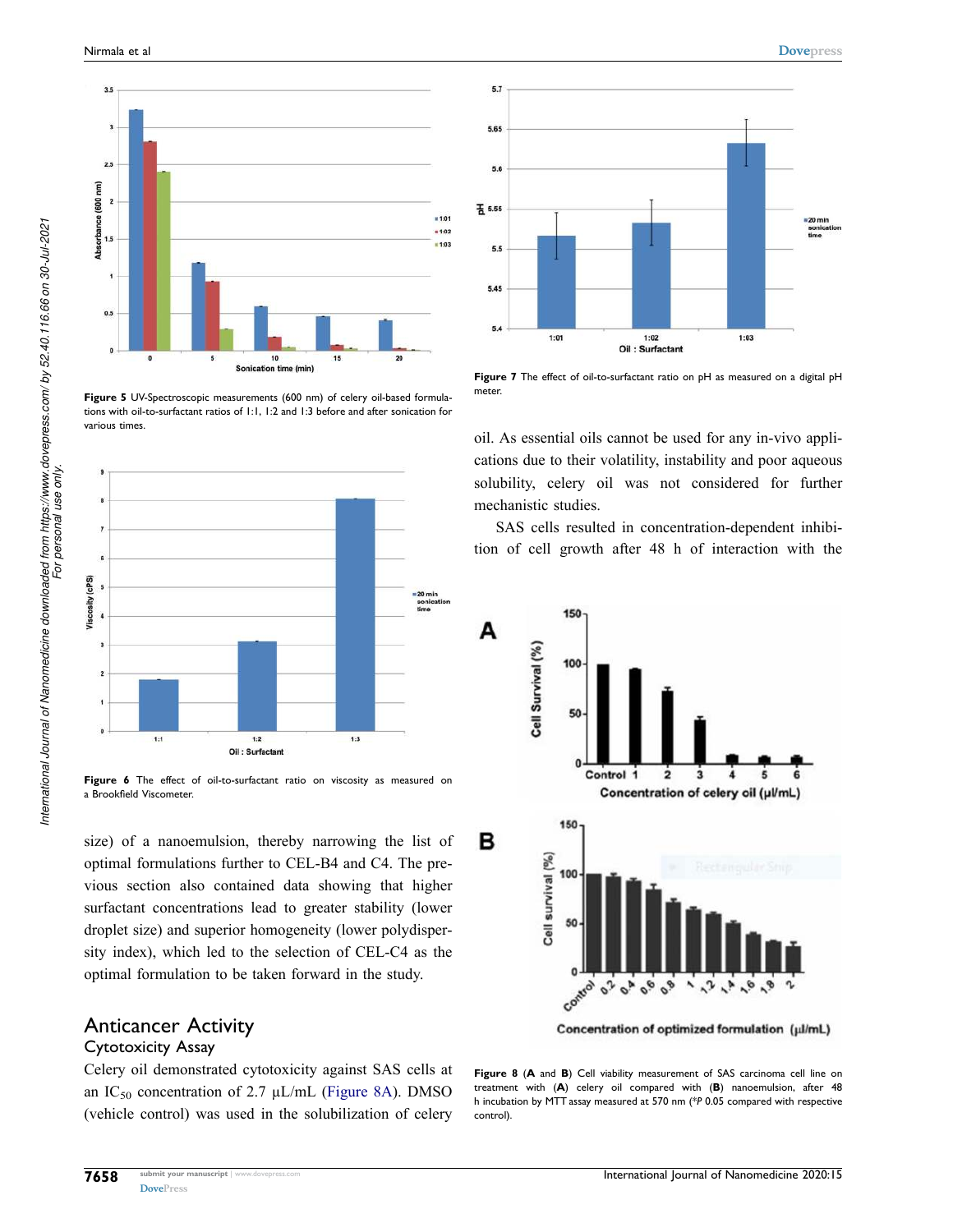nanoemulsion formulated at an  $IC_{50}$  concentration of 1.4 µL/mL ([Figure 8B\)](#page-7-3). The vehicle control consisting of surfactant-water mixture does not pose cytotoxicity on cells.

#### Clonogenic Assay

Oral squamous carcinoma cells (SAS) were treated with 1.4 µL/mL concentrated celery nanoemulsion and incubated for a period of 14 days at 37°C. [Figure 9A](#page-8-0) and [B](#page-8-0) depicts the decreased extent of colony formation on treatment with celery oil nanoemulsion in comparison with the untreated control cells. This indicates the antiproliferative effect of the nanoemulsion. This assay is most commonly used in investigating the endurance of radiated cancer cells.<sup>[57](#page-14-3)</sup>

#### <span id="page-8-1"></span>Annexin V-FITC Assay

The assay was performed in SAS cells after treatment with the optimized nanoemulsion concentration  $(1.4 \mu L/mL)$ and compared with the control cells ([Figure 10B](#page-9-0)). The untreated control (Annexin V<sup>−</sup> /PI<sup>−</sup> ) indicated viable cells, implying that they do not undergo apoptosis ([Figure 10A](#page-9-0) 

(left)). After 48 h of treatment with nanoemulsion, a majority of the cells had undergone apoptosis (Annexin  $V^+/PI^-$ ) or had already died (Annexin  $V^+/PI^+$ ), as depicted in [Figure 10A](#page-9-0) (right). This assay indicated 27% cell death through apoptosis mechanism.

#### Antibacterial Activity Agar Well Diffusion

<span id="page-8-2"></span>This assay was performed to measure the antibacterial effects of celery nanoemulsion.<sup>58</sup> A noticeable, clear zone of inhibition of the microbial strain on interaction with the formulation was observed for all three replicates with a mean diameter of  $22.6 \pm 0.57$  mm, while the diameter of the zone inhibition of celery oil measured  $17.1 \pm 0.76$  mm [\(Figure 11A](#page-10-0)). This indicates a higher zone of inhibition in the celery nanoemulsion as compared to its oil form. However, DMSO used in solubilization of celery oil and the surfactant-water mixture used in the formulation of celery nanoemulsion demonstrated resistance towards microbial strain interaction. The quantitative data are represented in [Figure 11B](#page-10-0). This study clearly

<span id="page-8-0"></span>



Nanoemulsion treated





*For personal use only.*

B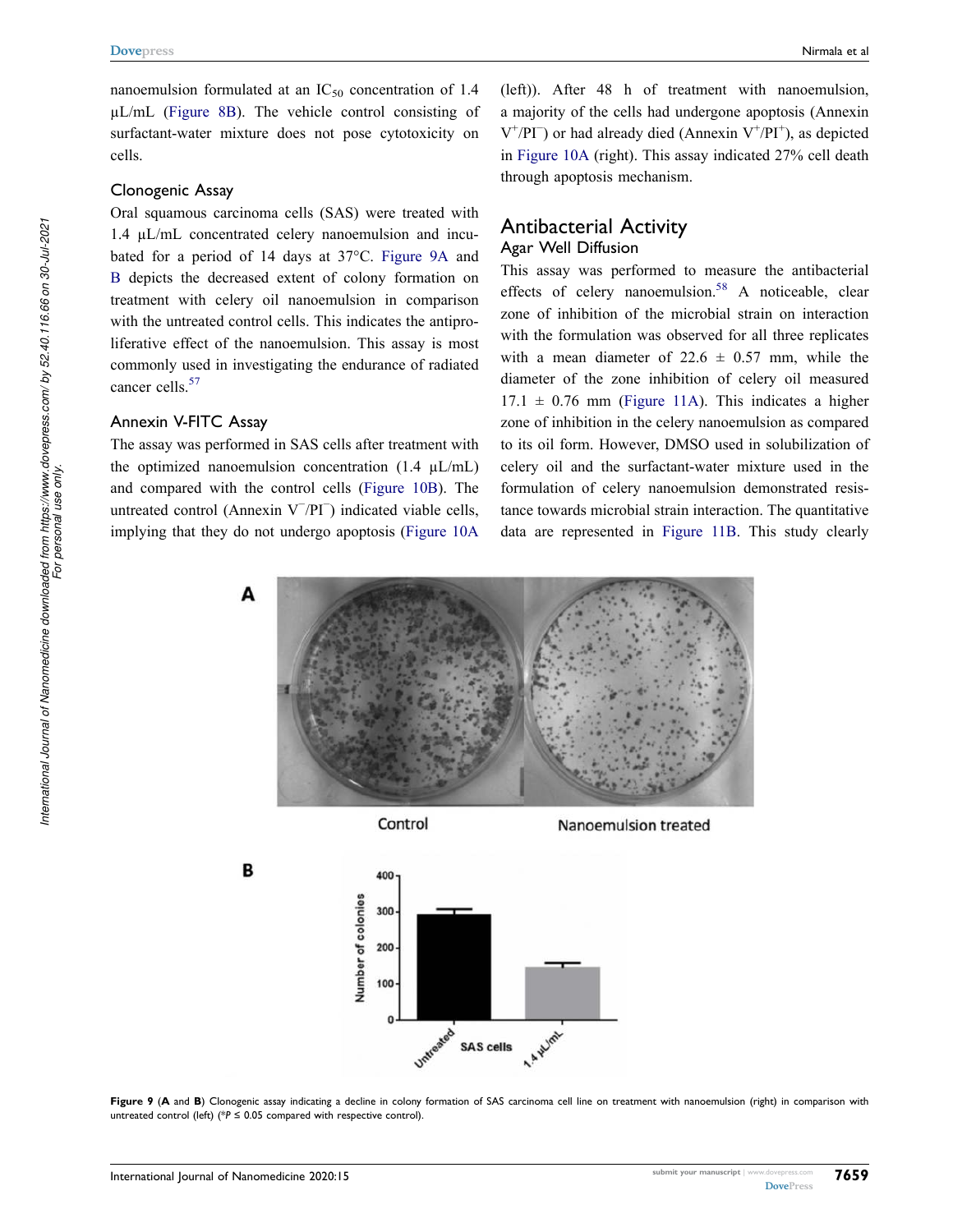<span id="page-9-0"></span>

Figure 10 (A and B) Effect of celery nanoemulsion (CEL-C4), 1.4 µL/mL, against SAS carcinoma cell line with representation of apoptosis induction analysed by Annexin V-FITC assay through flow cytometry.

reveals that the phytochemicals present in the celery oil, and the droplet size reduction through nanoemulsion formulation are mainly responsible for the antibacterial effect against *Staphylococcus aureus*.

#### Membrane Permeability Assay

<span id="page-9-1"></span>To affirm the cytoplasmic leakage from the pathogen on interaction with the formulation, membrane permeability assay was employed. UV-Visible Spectroscopy was employed to quantify the absorbance of UV and visible wavelengths in the fluid system. This aided in establishing a relationship between the absorption of light and extent of cytoplasmic leakage.[59](#page-14-5) The results depict an appreciable cytoplasmic release of the microbial suspension on nanoemulsion interaction, in contrast with oil interaction ([Figure](#page-10-1)  [12](#page-10-1)). The cytoplasmic leakage observed after 1 h interaction of *S. aureus* with celery oil and celery nanoemulsion was found to demonstrate an absorbance of 1.897  $\pm$  0.039 and 3.251  $\pm$  0.033, respectively, at 260 nm. Sodium benzoate, used as a positive control, showed absorbance of  $2.124 \pm 0.023$ , and evidenced a higher cytoplasmic leakage than the celery oil. However, the nanoemulsion formulation showed a greater loss of cell contents on interaction with *S. aureus* in comparison with the positive control and with the celery oil.

#### Scanning Electron Microscopy

The microscopic technique was employed to characterize the external form and structure of the materials. The untreated cell of *S. aureus* demonstrated an intact structure. The SEM images reveal the celery nanoemulsioninteracted cells of *S. aureus* as distorted with clear morphological alterations [\(Figure 13\)](#page-11-0).

#### **Discussion**

<span id="page-9-2"></span>Gas chromatography–mass spectroscopy was used to identify the saturated and unsaturated hydrocarbons present in essential oil extracts.<sup>60</sup> GC-MS indicated D-limonene as a major contributor to the biological properties exhibited by celery oil. D–limonene is reported to demonstrate fairly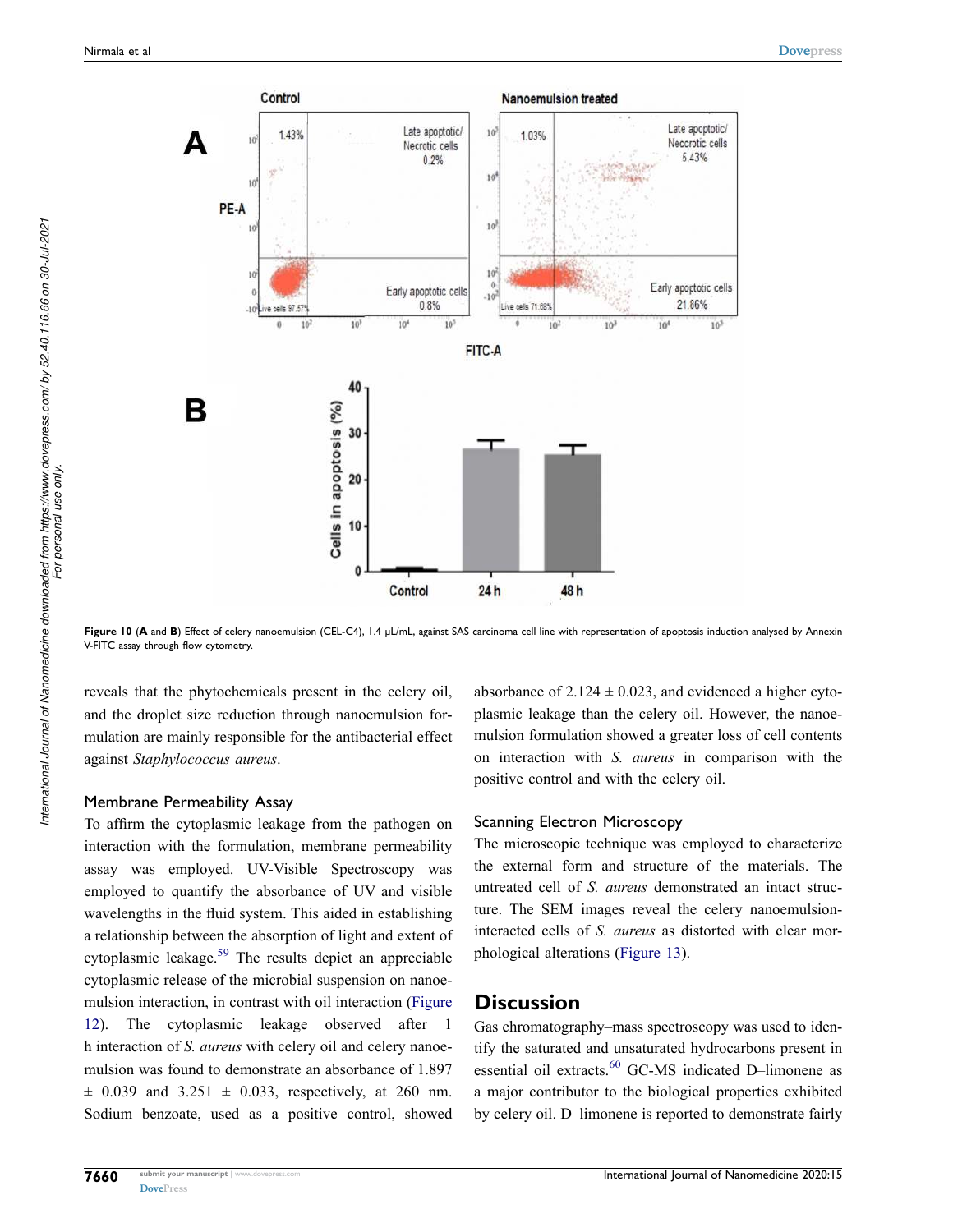<span id="page-10-0"></span>

**Figure 11** Well diffusion assay, demonstrating (**A**) higher zone of inhibition on treatment with celery nanoemulsion CEL-CE4 against *S. aureus* in comparison with celery oil (**B**) with quantitative representation.

<span id="page-10-1"></span>

**Figure 12** Membrane permeability assay, displaying significant cytoplasmic leakage from *S. aureus* on treatment with CEL-C4 nanoemulsion formulation (in comparison with celery oil and positive control).

<span id="page-10-2"></span>low toxicity with no risk to humans.<sup>61</sup> Also, it is proven to have clinical use in dissolving cholesterol-containing gall stones, and is known for its chemopreventive effects in cancer.[62](#page-14-8) There are no proven effects attributable to the other phytochemicals present in the celery seed oil.

<span id="page-10-3"></span>The nanoemulsion was prepared using celery oil, water and a bio-based Tween 80 surfactant. Based on stability and realization of uniform droplets of nanometer range, the formulation was optimized and carried forward to evaluate its anticancer and antibacterial properties.

<span id="page-10-4"></span>A noticeable colour change observed during the formation of nanoemulsion could be attributed to Rayleigh scattering effect from the nanosized particles of the formulation.[63](#page-14-9) The formation was a non-spontaneous process owing to its positive Gibbs free energy. However, the surfactant has the ability to reduce the free energy of this process, thereby increasing its spontaneity and the stability of the nanoemulsion.<sup>[49](#page-13-31),64</sup> The surfactant was also observed to have reduced the polydispersity index, which is indicative of its role in homogenizing the nanoemulsion by preventing coalescence of dispersed oil droplets.<sup>[65](#page-14-11)</sup>

<span id="page-10-7"></span><span id="page-10-6"></span><span id="page-10-5"></span>The small droplets produced through ultrasonication result in greater interfacial area, which increases the permeability of the active compounds through membranes of blood vessel and tissue. $66$  An increase in sonication time would increase the net input energy and tend to disrupt more droplets and decrease their size further. This trend was consistent with the results of this study.

An increase in sonication time (5–20 min) and surfactant concentration  $(1:1-1:3)$  led to an efficient reduction in the size of droplets and in the polydispersity index as measured through DLS. However, any increase beyond a sonication time of 20 min and oil-surfactant ratio of 1:3 was ineffective in further reducing the droplet size. CEL-C4 was therefore determined to be the optimal formulation for further characterization.

Apart from characterizing formulations based on their physical stability, viscosity and pH were also measured for all the formulations as they play a key role in dictating the efficacy of the nanoemulsion in drug delivery. The rise in viscosity with surfactant concentration could be attributed to the increased extent of cross-linking in the surfactant amidst which water molecules get entrapped. $67-69$  $67-69$  $67-69$ Characterizing a nanoemulsion based on pH and viscosity will aid in rheological studies while developing drug delivery mechanisms for an in-vivo application.

<span id="page-10-9"></span><span id="page-10-8"></span>The cytotoxic potential of both celery oil and the formulation against oral squamous carcinoma cells (SAS) was evaluated by MTT assay. The mitochondrial dehydrogenases of viable cells convert the yellow-colored MTT to their corresponding purple formazan thereby indicating the existence of a direct correlation between purple formazan and metabolically active cells.<sup>[70](#page-14-15)[–72](#page-14-16)</sup> On interaction of both celery oil and celery oil-based nanoemulsion against SAS cell line, it was observed that purple formazan crystals were not formed, indicating the concentration-dependant inhibition of the cancerous cells. Also, celery oil-based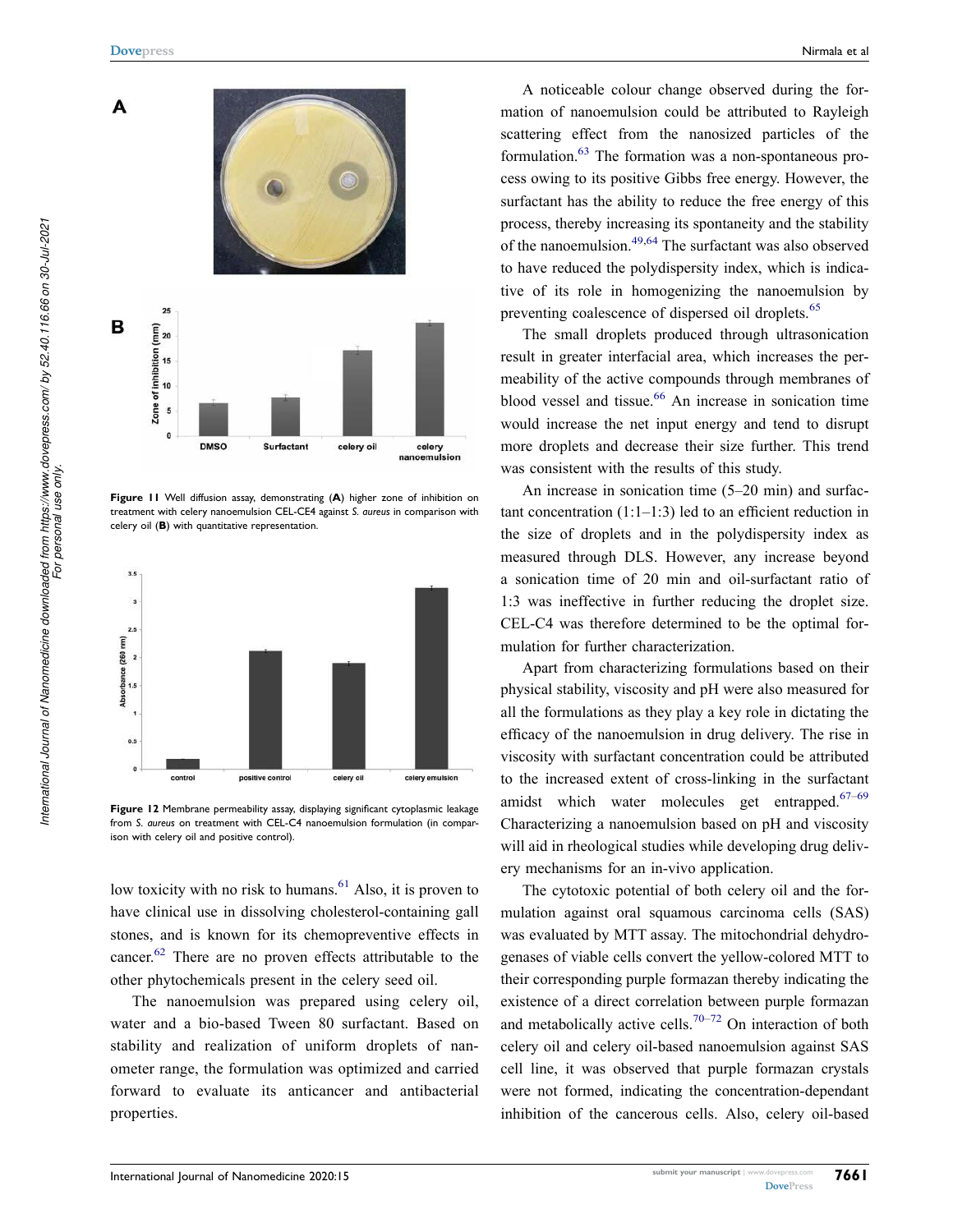<span id="page-11-0"></span>

**Figure 13** Scanning electron microscopy revealing complete distortion of *S. aureus* on interaction with celery nanoemulsion (test) in comparison with untreated (control) cells.

nanoemulsion was more effective in the inhibition of the SAS cells as compared to celery oil.

<span id="page-11-1"></span>Another indicator of the antiproliferative potential of celery nanoemulsion against SAS cells verified in this study was the clonogenic assay. Here, the growth of single cell into a colony was analyzed, as cancerous cells tend to form colonies in an anchor-independent manner.<sup>[73,](#page-14-17)[74](#page-14-18)</sup> The findings showed inhibited colony formation of SAS cells on treatment with the celery-based nanoemulsion formulation, substantiating the specificity of its antiproliferative properties – viz., it did not inhibit the growth of the untreated control cells.[75](#page-14-19)

<span id="page-11-6"></span><span id="page-11-5"></span><span id="page-11-4"></span><span id="page-11-3"></span><span id="page-11-2"></span>Annexin V-FITC $^{76}$  $^{76}$  $^{76}$  analysed cell death pathway induced by celery nanoemulsion based on two mechanisms by which cell death occurs—apoptosis and necrosis. The apoptotic cell death is an irreversible programmed cell death, whereas necrosis is characterised by traumatic cell death caused by cellular injury.<sup>[77](#page-14-21)</sup> For differentiating between the two cell deaths, morphological changes in the cell were studied via their distinct molecular pathways, as both modes of cell death are activated by both extrinsic and intrinsic pathways. Annexin V-FITC assay was performed in flow cytometry with discrete dyes. Annexin V assay and Propidium Iodide act as an indicator of apoptosis and necrosis, respectively.[78](#page-14-22) During early apoptosis, membrane asymmetry of cell is lost, and phosphatidylserine translocates to the external membrane of cells where fluorochrome-labelled Annexin V binds to it and specifically targets and identifies apoptotic cells<sup>79</sup> thereby acting as an indicator for apoptotic cell death. Necrotic cells are permeable for propidium iodide, which intercalates into the nuclear DNA of the necrotic cells and can be detected in red fluorescence, thereby rendering it an indicator through flow cytometry. This study confirmed that a majority of the cells had undergone apoptosis (Annexin  $V^+/PI^-$ ), or had already died (Annexin  $V^+/PI^+$ ) on interaction of oral squamous carcinoma cells (SAS) with celery nanoemulsion (1.4  $\mu$ L/mL). These results for the first time showed anticancer activity against oral squamous carcinoma cells (SAS) via in-vitro assays using a celery-based nanoemulsion formulation. The formulation thus demonstrates potent anticancer activity, but the chemopreventive effect of the same is not yet evaluated. The chemoprevention of benzo[a]pyrene induced forestomach cancer in mouse models by the presence of phthalides such as *p*-mentha-2,8,-dien-1-ol, 3-n-butyl phthalide and sedanolide in the celery oil by inducing glutathione-S-transferase has been reported in literature.<sup>[80](#page-14-24)</sup>

<span id="page-11-8"></span><span id="page-11-7"></span>The antibacterial capability of the formulation was verified by studying the interaction between *S. aureus*  and celery nanoemulsion. In the agar well diffusion assay, it was observed to have created a zone of inhibition within which the growth of microbial strain was inhibited by the nanoemulsion. While celery oil on its own exhibited a zone of inhibition, this study shows that the celery oil nanoemulsion exhibited a significantly larger zone of inhibition, thus verifying its enhanced efficacy. By measuring absorbance of UV light at 260 nm through the suspension, cytoplasmic leakage was observed when the microbial suspension was treated with the nanoemulsion. $81$  The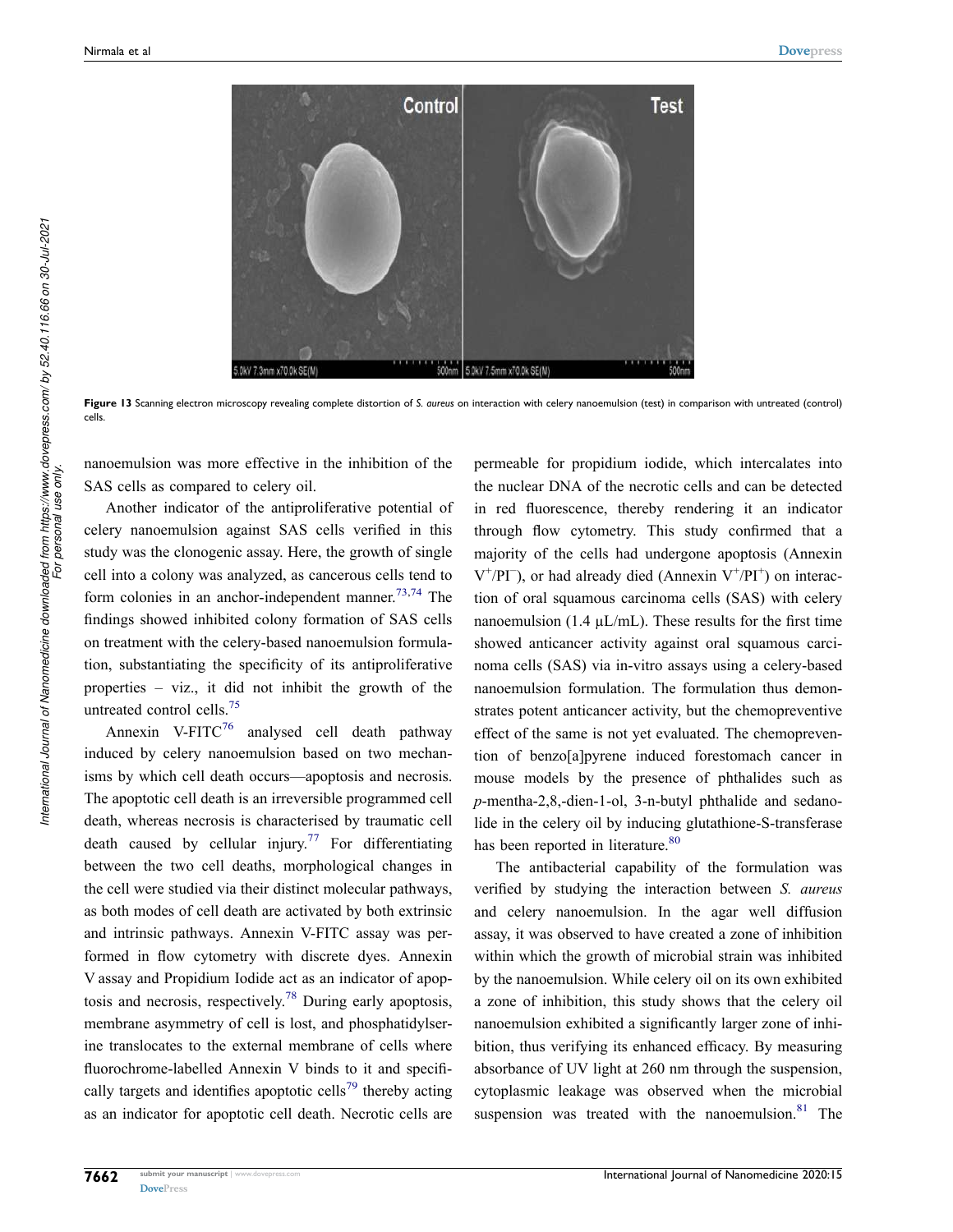<span id="page-12-14"></span>nanoemulsion is capable of fusing with the lipid membranes of the pathogen and causing disrupted membrane integrity through destabilization leading to release of cell contents.[82](#page-14-26)[–84](#page-14-27) The complete cell distortion on interaction with the nanoemulsion reveals cell membrane damage and cytoplasmic leakage, as confirmed through scanning electron microscopy. However, literature is scant on the antimicrobial properties of celery oil. The celery essential oil demonstrated antifungal effect against *Malassezia furfur*[85](#page-14-28)  and antibacterial effect against *Campylobacter jejuni*. [86](#page-14-29)

# <span id="page-12-16"></span><span id="page-12-15"></span>**Conclusion**

The nanoemulsion of celery oil which was used in this study was prepared through ultrasonication. This highenergy method produced acoustic pressure waves that induced cavitational conditions to disrupt the liquid system and form nanoparticles. A surfactant was used to stabilize the nanoemulsion which was then studied through centrifugation and recursive heating-cooling cycles. Formulations of varying surfactant concentrations were characterized on the basis of their physico-chemical properties in order to optimize the concentration. The optimal formulation was tested for its anti-bacterial properties through agar well diffusion assay and membrane permeability assay by treating it with *S. aureus*. The nanoemulsion on interaction with the pathogen caused considerable cytoplasmic leakage. This loss of cell contents through membrane disruption is possibly due to a different phenomenon or a combination of triggers (eg, the inherent antibacterial activity of celery oil). The nanoemulsion was further analysed to demonstrate its anticancer properties on oral squamous carcinoma cells (SAS), where it shows considerable antiproliferative activities by inhibiting cancer cell growth and by inducing apoptosis. Reduced droplet size with improved solubilization, coupled with the anticancer and antibacterial capabilities of celery nanoemulsion makes the formulation an attractive alternative to explore through in-vivo studies.

# **Acknowledgment**

We thank Professor Dr. D. Karunagaran, HOD of the Department of Biotechnology, Bhupat and Jyoti Mehta School of Biosciences, Indian Institute of Technology Madras, for allowing access to the cell culture laboratory. We are thankful to CLRI, Adyar for providing access to the FACS instrumentation facility.

#### **Funding**

This research was supported by Young Scientist Scheme, DST-SERB, Government of India [Grant number: YSS/ 2015/000163].

# **Disclosure**

The authors report no conflicts of interest for this work.

# **References**

- <span id="page-12-0"></span>1. Kaminski BM, Steinhilber D, Ulrich S, Ulrich S. Phytochemicals resveratrol and sulforaphane as potential agents for enhancing the anti-tumor activities of conventional cancer therapies. *Curr Pharm Biotechnol*. [2012;](#page-1-0)13(1):137–146. doi:[10.2174/138920112798868746](https://doi.org/10.2174/138920112798868746)
- <span id="page-12-1"></span>2. Mitoshi M, Kuriyama I, Nakayama H, et al. Effects of essential oils from herbal plants and citrus fruits on DNA polymerase inhibitory, cancer cell growth inhibitory, antiallergic, and antioxidant activities. *J Agric Food Chem*. [2012](#page-1-1);60(45):11343–11350. doi:[10.1021/](https://doi.org/10.1021/jf303377f) [jf303377f](https://doi.org/10.1021/jf303377f)
- <span id="page-12-2"></span>3. Russo R, Corasaniti MT, Bagetta G, Morrone LA. Exploitation of cytotoxicity of some essential oils for translation in cancer therapy. *Evid Based Complement Alternat Med*. [2015;](#page-1-1)2015:1–9. doi:[10.1155/](https://doi.org/10.1155/2015/397821) [2015/397821](https://doi.org/10.1155/2015/397821)
- <span id="page-12-3"></span>4. Swamy MK, Akhtar MS, Sinniah UR. Antimicrobial properties of plant essential oils against human pathogens and their mode of action: an updated review. *Evid Based Complement Alternat Med*. [2016](#page-1-2);2016:1–21. doi:[10.1155/2016/3012462](https://doi.org/10.1155/2016/3012462)
- <span id="page-12-4"></span>5. Cox SD, Mann CM, Markham JL, et al. The mode of antimicrobial action of the essential oil of melaleuca alternifolia (tea tree oil). *J Appl Microbiol*. [2000](#page-1-2);88(1):170–175. doi:[10.1046/j.1365-](https://doi.org/10.1046/j.1365-2672.2000.00943.x) [2672.2000.00943.x](https://doi.org/10.1046/j.1365-2672.2000.00943.x)
- <span id="page-12-5"></span>6. Lo W-Y, Tsai M-H, Tsai Y, et al. Identification of over-expressed proteins in oral squamous cell carcinoma (OSCC) patients by clinical proteomic analysis. *Clin Chim Acta*. [2007](#page-1-3);376(1–2):101–107. doi[:](https://doi.org/org/10.1016/j.cca.2006.06.030)  [org/10.1016/j.cca.2006.06.030](https://doi.org/org/10.1016/j.cca.2006.06.030)
- <span id="page-12-6"></span>7. Parkin DM, Bray F, Ferlay J, Pisani P. Estimating the world cancer burden: globocan 2000. *Int J Cancer*. [2001](#page-1-4);94:153–156. doi:[10.1002/](https://doi.org/10.1002/ijc.1440) [ijc.1440](https://doi.org/10.1002/ijc.1440)
- <span id="page-12-7"></span>8. Ramineni SK, Dziubla TD, Cunningham LLJ, Puleo DA. Local delivery of imiquimod in hamsters using mucoadhesive films and their residence time in human patients. *Oral Surg Oral Med Oral Pathol Oral Radiol*. [2014](#page-1-5);118(6):665–673. doi:[10.1016/j.](https://doi.org/10.1016/j.oooo.2014.08.015) [oooo.2014.08.015](https://doi.org/10.1016/j.oooo.2014.08.015)
- <span id="page-12-8"></span>9. Wester A, Eyler JT, Swan JW. Topical imiquimod for the palliative treatment of recurrent oral squamous cell carcinoma. *JAAD Case Rep*. [2017](#page-1-6);3(4):329–331. doi:[10.1016/j.jdcr.2017.04.008](https://doi.org/10.1016/j.jdcr.2017.04.008)
- <span id="page-12-9"></span>10. Loree TR, Strong EW. Significance of positive margins in oral cavity squamous carcinoma. *Am J Surg*. [1990;](#page-1-7)160(4):410–414. doi:[org/](https://doi.org/org/10.1016/S0002-9610(05)80555-0) [10.1016/S0002-9610\(05\)80555-0](https://doi.org/org/10.1016/S0002-9610(05)80555-0)
- <span id="page-12-10"></span>11. Klein EY, Van Boeckel TP, Martinez EM, et al. Global increase and geographic convergence in antibiotic consumption between 2000 and 2015. *Proc Natl Acad Sci USA*. [2018](#page-1-8);115(15):E3463 LP–E3470. doi:[10.1073/pnas.1717295115](https://doi.org/10.1073/pnas.1717295115)
- <span id="page-12-11"></span>12. Saha SK, Schrag SJ, El Arifeen S, et al. Causes and incidence of community-acquired serious infections among young children in south Asia (ANISA): an observational cohort study. *Lancet*. [2018](#page-1-9);392(10142):145–159. doi:[10.1016/S0140-6736\(18\)31127-9](https://doi.org/10.1016/S0140-6736(18)31127-9)
- <span id="page-12-12"></span>13. Laxminarayan R, Matsoso P, Pant S, et al. Access to effective antimicrobials: a worldwide challenge. *Lancet*. [2016](#page-1-10);387 (10014):168–175. doi:[10.1016/S0140-6736\(15\)00474-2](https://doi.org/10.1016/S0140-6736(15)00474-2)
- <span id="page-12-13"></span>14. Pieren M, Tigges M. Adjuvant strategies for potentiation of antibiotics to overcome antimicrobial resistance. *Curr Opin Pharmacol*. [2012](#page-1-10);12(5):551–555. doi:[10.1016/j.coph.2012.07.005](https://doi.org/10.1016/j.coph.2012.07.005)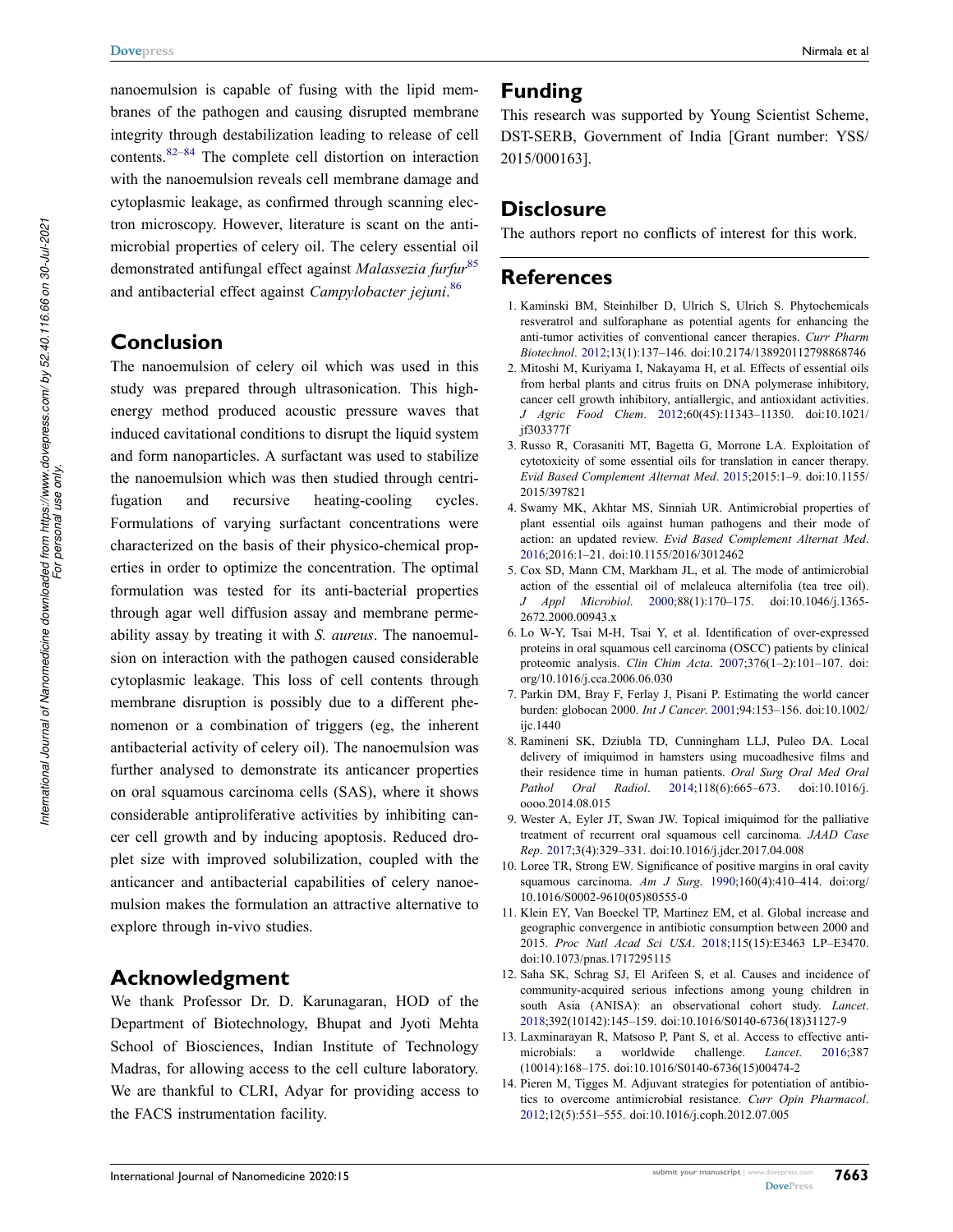- <span id="page-13-0"></span>15. Nijnik A, Hancock REW. Host defence peptides: antimicrobial and immunomodulatory activity and potential applications for tackling antibiotic-resistant infections. *Emerg Health Threats J*. [2009](#page-1-11);2 (1):7078. doi:[10.3402/ehtj.v2i0.7078](https://doi.org/10.3402/ehtj.v2i0.7078)
- <span id="page-13-1"></span>16. McConnell MJ, Dominguez-Herrera J, Smani Y, Lopez-Rojas R, Docobo-Perez F, Pachon J. Vaccination with outer membrane complexes elicits rapid protective immunity to multidrug-resistant acinetobacter baumannii. *Infect Immun*. [2011](#page-1-11);79(1):518–526. doi:[10.1128/](https://doi.org/10.1128/IAI.00741-10)  [IAI.00741-10](https://doi.org/10.1128/IAI.00741-10)
- <span id="page-13-2"></span>17. Ni N, Li M, Wang J, Wang B. Inhibitors and antagonists of bacterial quorum sensing. *Med Res Rev*. [2009](#page-1-11);29:65–124. doi:[10.1002/](https://doi.org/10.1002/med.20145)  [med.20145](https://doi.org/10.1002/med.20145)
- <span id="page-13-3"></span>18. Ter Meulen J. Monoclonal antibodies in infectious diseases: clinical pipeline in 2011. *Infect Dis Clin North Am*. [2011;](#page-1-12)25(4):789–802. doi:[10.1016/j.idc.2011.07.006](https://doi.org/10.1016/j.idc.2011.07.006)
- <span id="page-13-4"></span>19. Allison KR, Brynildsen MP, Collins JJ. Heterogeneous bacterial persisters and engineering approaches to eliminate them. *Curr Opin Microbiol*. [2011;](#page-1-12)14(5):593–598. doi:[10.1016/j.mib.2011.09.002](https://doi.org/10.1016/j.mib.2011.09.002)
- <span id="page-13-5"></span>20. Abedon ST, Thomas-Abedon C. Phage therapy pharmacology. *Curr Pharm Biotechnol*. [2010;](#page-1-12)11(1):28–47. doi:[10.2174/138920110](https://doi.org/10.2174/138920110790725410)  [790725410](https://doi.org/10.2174/138920110790725410)
- <span id="page-13-6"></span>21. Weber W, Schoenmakers R, Keller B, et al. A synthetic mammalian gene circuit reveals antituberculosis compounds. *Proc Natl Acad Sci USA*. [2008](#page-1-13);105(29):9994–9998. doi:[10.1073/pnas.0800663105](https://doi.org/10.1073/pnas.0800663105)
- <span id="page-13-7"></span>22. Shah P, Bhalodia D, Shelat P. Nanoemulsion: a pharmaceutical review. *Sys Rev Pharm*. [2010;](#page-1-14)1. doi:[10.4103/0975-8453.59509](https://doi.org/10.4103/0975-8453.59509).
- <span id="page-13-8"></span>23. Jaiswal M, Dudhe R, Sharma P. Nanoemulsion: an advanced mode of drug delivery system. *Biotech*. [2014;](#page-1-15)5. doi:[10.1007/s13205-014-](https://doi.org/10.1007/s13205-014-0214-0)  [0214-0](https://doi.org/10.1007/s13205-014-0214-0).
- <span id="page-13-9"></span>24. Abismaïl B, Canselier JP, Wilhelm AM, Delmas H, Gourdon C. Emulsification by ultrasound: drop size distribution and stability. *Ultrason Sonochem*. [1999;](#page-1-15)6(1–2):75–83. doi:[org/10.1016/S1350-](https://doi.org/org/10.1016/S1350-4177(98)00027-3)  [4177\(98\)00027-3](https://doi.org/org/10.1016/S1350-4177(98)00027-3)
- <span id="page-13-10"></span>25. Peshkovsky A, Peshkovsky S, Bystryak S. Scalable high-power ultrasonic technology for the production of translucent nanoemulsions. *Chem Eng Process*. [2013](#page-1-16);69:77–82. doi:[10.1016/j.cep.2013.02.010](https://doi.org/10.1016/j.cep.2013.02.010)
- <span id="page-13-11"></span>26. Sutradhar KB, Amin ML. Nanoemulsions: increasing possibilities in drug delivery. *Eur J Nanomed*. [2013;](#page-1-17)5(2):97–110. doi:[10.1515/](https://doi.org/10.1515/ejnm.2013.0001)  [ejnm.2013.0001](https://doi.org/10.1515/ejnm.2013.0001)
- <span id="page-13-12"></span>27. Mawson R, Simons L, Mawson R, Simons L, Mawson R, Simons L. The use of ultrasonics for nanoemulsion preparation. *Innov Food Sci Emerg Technol*. [2008](#page-1-18);9(2):170–175. doi:[10.1016/j.ifset.2007.07.005](https://doi.org/10.1016/j.ifset.2007.07.005)
- <span id="page-13-13"></span>28. Kooti W, Ali-Akbari S, Asadi-Samani M, Ghadery H, Ashtary-Larky D. A review on medicinal plant of Apium graveolens. *Adv Herb Med*. [2015;](#page-1-19)1:48–59.
- <span id="page-13-14"></span>29. Siegel RL, Miller KD, Jemal A. Cancer statistics, 2019. *CA Cancer J Clin*. [2019](#page-1-20);69:7–34. doi:[10.3322/caac.21551](https://doi.org/10.3322/caac.21551)
- <span id="page-13-15"></span>30. Faivre S, Djelloul S, Raymond E. New paradigms in anticancer therapy: targeting multiple signaling pathways with kinase inhibitors. *Semin Oncol*. [2006;](#page-1-21)33:407–420. doi:[10.1053/j.](https://doi.org/10.1053/j.seminoncol.2006.04.005)  [seminoncol.2006.04.005](https://doi.org/10.1053/j.seminoncol.2006.04.005)
- <span id="page-13-16"></span>31. Chanda S, Nagani K. In vitro and in vivo methods for anticancer activity evaluation and some indian medicinal plants possessing anticancer properties: an overview. *J Pharmacogn Phytochem*. [2013;](#page-1-22)2:140–152.
- 32. Jasek K, Kubatka P, Samec M, et al. DNA methylation status in cancer disease: modulations by plant-derived natural compounds and dietary interventions. *Biomolecules*. 2019;9(7):289. doi:[10.3390/](https://doi.org/10.3390/biom9070289)  [biom9070289](https://doi.org/10.3390/biom9070289)
- 33. Kubatka P, Kello M, Kajo K, et al. Chemopreventive and therapeutic efficacy of *Cinnamomum zeylanicum* L. bark in experimental breast carcinoma: mechanistic in vivo and in vitro analyses. *Molecules*. 2020;25(6):1399. doi:[10.3390/molecules25061399](https://doi.org/10.3390/molecules25061399)
- 34. Kubatka P, Uramova S, Kello M, et al. Antineoplastic effects of clove buds (*Syzygium aromaticum L*.) in the model of breast carcinoma. *J Cell Mol Med*. 2017;21(11):2837–2851. doi:[10.1111/jcmm.13197](https://doi.org/10.1111/jcmm.13197)
- <span id="page-13-17"></span>35. Kubatka P, Uramova S, Kello M, et al. Anticancer activities of *Thymus vulgaris* L. in experimental breast carcinoma in vivo and in vitro. *Int J Mol Sci*. [2019](#page-1-22);20(7):1749. doi:[10.3390/](https://doi.org/10.3390/ijms20071749) [ijms20071749](https://doi.org/10.3390/ijms20071749)
- <span id="page-13-18"></span>36. Gomes MRF, Schuh RS, Jacques ALB, et al. Citotoxic activity evaluation of essential oils and nanoemulsions of Drimys angustifolia and D. brasiliensis on human glioblastoma (U-138 MG) and human bladder carcinoma (T24) cell lines in vitro. *Rev Bras Farmacogn*. [2013](#page-1-23);23(2):259–267. doi:[10.1590/S0102-695X2012005000136](https://doi.org/10.1590/S0102-695X2012005000136)
- <span id="page-13-19"></span>37. Majeed H, Antoniou J, Fang Z. Apoptotic effects of eugenol-loaded nanoemulsions in human colon and liver cancer cell lines. *Asian Pac J Cancer Prev*. [2014;](#page-2-1)15(21):9159–9164. doi:[10.1046/j.1365-](https://doi.org/10.1046/j.1365-2672.2000.00943.x) [2672.2000.00943.x](https://doi.org/10.1046/j.1365-2672.2000.00943.x)
- <span id="page-13-20"></span>38. Rachmawati H, Yee CW, Rahma A. Formulation of tablet containing curcumin nanoemulsion. *Int J Pharm Pharm Sci*. [2014](#page-2-2);6(3):115–116.
- <span id="page-13-21"></span>39. Chang H-B, Chen B-H. Inhibition of lung cancer cells A549 and H460 by curcuminoid extracts and nanoemulsions prepared from curcuma longa linnaeus. *Int J Nanomedicine*. [2015;](#page-2-3)10:5059. doi:[10.2147/IJN.S87225](https://doi.org/10.2147/IJN.S87225)
- <span id="page-13-22"></span>40. Suslick KS, Yuri Didenko MM, Fang TH, Kolbeck KJ, McNamara WB. Acoustic cavitation and its chemical consequences, philosophical transactions of the Royal Society of London. *Math Phys Eng Sci*. [1999;](#page-2-4)357:335–353. doi:[10.1098/rsta.1999.0330](https://doi.org/10.1098/rsta.1999.0330)
- <span id="page-13-23"></span>41. Hong C, Kim H-A, Firestone GL, Bjeldanes LF. 3,3′- Diindolylmethane (DIM) induces a G1 cell cycle arrest in human breast cancer cells that is accompanied by Sp1-mediated activation of p21WAF1/CIP1 expression. *Carcinogenesis*. [2002;](#page-2-5)23(8):1297–1305. doi:[10.1093/carcin/23.8.1297](https://doi.org/10.1093/carcin/23.8.1297)
- <span id="page-13-24"></span>42. Saleh MM, Hashem FA, Glombitza KW. Cytotoxicity and in vitro effects on human cancer cell lines of volatiles of Apium graveolens var filicinum. *Pharm Pharmacol Lett*. [1998](#page-2-6);8:97–99.
- <span id="page-13-25"></span>43. Sowbhagya HB. Chemistry, technology, and nutraceutical functions of celery (Apium graveolens L.): an overview. *Crit Rev Food Sci Nutr*. [2014](#page-2-7);54(3):389–398. doi:[10.1080/10408398.2011.586740](https://doi.org/10.1080/10408398.2011.586740)
- <span id="page-13-26"></span>44. Moodley J, Coulter I. Combination products. U.S. Patent Application 14/260,084, filed. August 21, [2014.](#page-2-7)
- <span id="page-13-27"></span>45. Atta AH, Alkofahi A. Anti-nociceptive and anti-inflammatory effects of some Jordanian medicinal plant extracts. *J Ethnopharmacol*. [1998](#page-2-8);60(2):117–124. doi:[10.1016/s0378-8741\(97\)00137-2](https://doi.org/10.1016/s0378-8741(97)00137-2)
- <span id="page-13-28"></span>46. Jamuna Bai A, Vittal RR. Nanoemulsions and their potential applications in food industry. *Front Sustain Food Syst*. [2019;](#page-3-2)3:95. doi:[10.3389/fsufs.2019.00095](https://doi.org/10.3389/fsufs.2019.00095)
- <span id="page-13-29"></span>47. Gharibzahedi SMT, Jafari SM. Fabrication of nanoemulsions by ultrasonication. *Nanoemulsions*. [2018;](#page-3-3)233–285. doi:[10.1016/b978-](https://doi.org/10.1016/b978-0-12-811838-2.00009-6) [0-12-811838-2.00009-6](https://doi.org/10.1016/b978-0-12-811838-2.00009-6)
- <span id="page-13-30"></span>48. Zhang G, Peng Y, Cui L, Zhang L. Gold-catalyzed homogeneous oxidative cross-coupling reactions. *Angew Chem Int Ed*. [2009](#page-3-4);48 (17):3112–3115. doi:[10.1002/anie.200900585](https://doi.org/10.1002/anie.200900585)
- <span id="page-13-31"></span>49. Tadros T, Izquierdo P, Esquena J, Solans C. Formation and stability of nano-emulsions. *Adv Colloid Interface Sci*. [2004;](#page-3-5)108:303–318. doi:[10.1016/j.cis.2003.10.023](https://doi.org/10.1016/j.cis.2003.10.023)
- <span id="page-13-32"></span>50. Sondari D, Tursiloadi S. The effect of surfactant on formulation and stability of nanoemulsion using extract of centella asiatica and zingiber officinale. *AIP Conf Proc*. [2018;](#page-3-6)2049(1):030014. doi:[10.1063/](https://doi.org/10.1063/1.5082515) [1.5082515](https://doi.org/10.1063/1.5082515)
- <span id="page-13-33"></span>51. Che Marzuki NH, Wahab RA, Abdul Hamid M. An overview of nanoemulsion: concepts of development and cosmeceutical applications. *Biotechnol Biotechnol Equip*. [2019;](#page-3-7)33:779–797. doi:[10.1080/13102818.2019.1620124](https://doi.org/10.1080/13102818.2019.1620124)
- <span id="page-13-34"></span>52. Bernardi DS, Pereira TA, Maciel NR, et al. Formation and stability of oil-in-water nanoemulsions containing rice bran oil: in vitro and in vivo assessments. *J Nanobiotechnology*. [2011;](#page-3-8)9(1):44. doi:[10.1186/1477-3155-9-44](https://doi.org/10.1186/1477-3155-9-44)
- <span id="page-13-35"></span>53. Balouiri M, Sadiki M, Ibnsouda SK. Methods for in vitro evaluating antimicrobial activity: a review. *J Pharm Anal*. [2016;](#page-4-0)6(2):71–79. doi:[10.1016/J.JPHA.2015.11.005](https://doi.org/10.1016/J.JPHA.2015.11.005)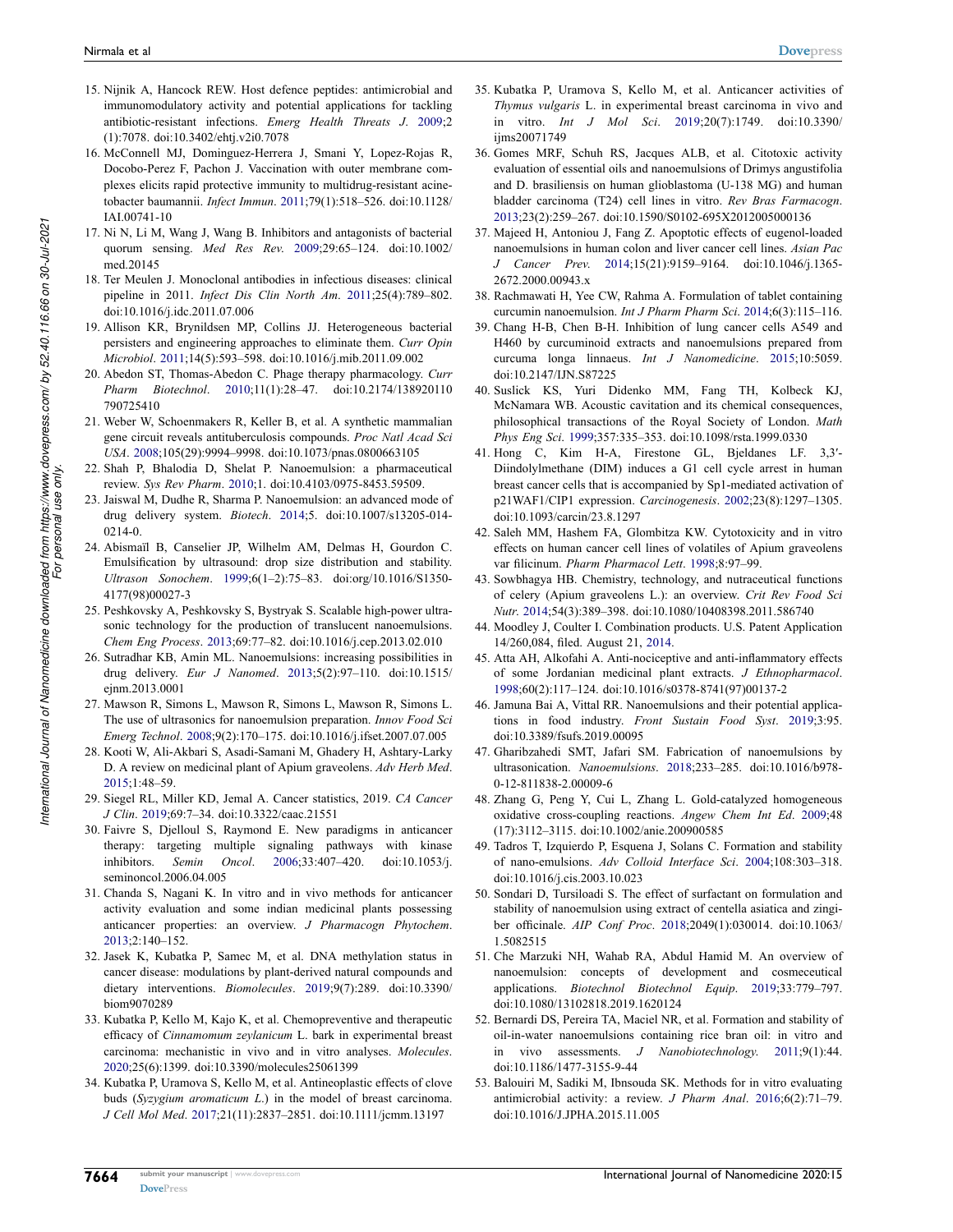- <span id="page-14-0"></span>54. Hou L, Shi Y, Zhai P, Le G. Inhibition of foodborne pathogens by Hf-1, a novel antibacterial peptide from the larvae of the housefly (musca domestica) in medium and orange juice. *Food Control*. [2007;](#page-4-1)18(11):1350–1357. doi:[10.1016/j.foodcont.2006.03.007](https://doi.org/10.1016/j.foodcont.2006.03.007)
- <span id="page-14-1"></span>55. Golding CG, Lamboo LL, Beniac DR, Booth TF. The scanning electron microscope in microbiology and diagnosis of infectious disease. *Sci Rep*. [2016;](#page-4-2)6(1):26516. doi:[10.1038/srep26516](https://doi.org/10.1038/srep26516)
- <span id="page-14-2"></span>56. Stokes DJ. Recent advances in electron imaging, image interpretation and applications: environmental scanning electron microscopy. *Philos Trans R Soc Lond B Biol Sci*. [2003](#page-4-3);361:2771–2787.
- <span id="page-14-3"></span>57. Nuryadi E, Mayang Permata TB, Komatsu S, Oike T, Nakano T. Inter-assay precision of clonogenic assays for radiosensitivity in cancer cell line A549. *Oncotarget*. [2018](#page-8-1);9(17):13706–13712. doi: [https://doi:10.18632/oncotarget.24448](https://doi.org/https://doi:10.18632/oncotarget.24448)
- <span id="page-14-4"></span>58. Valgas C, de Souza SM, Smânia EFA, Smânia A. Screening methods to determine antibacterial activity of natural products. *Braz J Microbiol*. [2007;](#page-8-2)38(2):369–380. doi:[10.1590/S1517-838220070](https://doi.org/10.1590/S1517-83822007000200034)  [00200034](https://doi.org/10.1590/S1517-83822007000200034)
- <span id="page-14-5"></span>59. Sugumar S, Nirmala J, Ghosh V, Anjali H, Mukherjee A, Chandrasekaran N. Bio-based nanoemulsion formulation, characterization and antibacterial activity against food-borne pathogens. *J Basic Microbiol*. [2013](#page-9-1);53(8):677–685. doi:[10.1002/jobm.20](https://doi.org/10.1002/jobm.201200060)  [1200060](https://doi.org/10.1002/jobm.201200060)
- <span id="page-14-6"></span>60. Marriott PJ, Shellie R, Cornwell C. Gas chromatographic technologies for the analysis of essential oils. *J Chromatogr A*. [2001](#page-9-2);936 (1–2):1–22. doi:[10.1016/S0021-9673\(01\)01314-0](https://doi.org/10.1016/S0021-9673(01)01314-0)
- <span id="page-14-7"></span>61. Kim YW, Kim MJ, Chung BY. Safety evaluation and risk assessment of d-limonene. *J Toxicol Environ Health B Crit Rev*. [2013](#page-10-2);16 (1):17–38. doi:[10.1080/10937404.2013.769418](https://doi.org/10.1080/10937404.2013.769418)
- <span id="page-14-8"></span>62. Sun J. D-limonene: safety and clinical applications. *Altern Med Rev*. [2007;](#page-10-3)12(3):259–264.
- <span id="page-14-9"></span>63. Mason TG, Wilking JN, Meleson K, Chang CB, Graves SM. Nanoemulsions: formation, structure, and physical properties. *J Phys Condens Matter*. [2006](#page-10-4);18:R635–R666. doi:[10.1088/0953-](https://doi.org/10.1088/0953-8984/18/41/r01)  [8984/18/41/r01](https://doi.org/10.1088/0953-8984/18/41/r01)
- <span id="page-14-10"></span>64. Hasani F, Pezeshki A, Hamishehkar H. Effect of surfactant and oil type on size droplets of betacarotene-bearing nanoemulsions. *Int J Curr Microbiol Appl Sci*. [2015](#page-10-5);4:146–155.
- <span id="page-14-11"></span>65. Constantinides PP, Yiv SH. Particle size determination of phase-inverted water-in-oil microemulsions under different dilution and storage conditions. *Int J Pharm*. [1995;](#page-10-6)115(2):225–234. doi:[org/](https://doi.org/org/10.1016/0378-5173(94)00272-7)  [10.1016/0378-5173\(94\)00272-7](https://doi.org/org/10.1016/0378-5173(94)00272-7)
- <span id="page-14-12"></span>66. Nirmala MJ, Mukherjee A, Chandrasekaran N. Improved efficacy of fluconazole against candidiasis using bio-based microemulsion technique. *Appl Biochem Biotechnol*. [2013;](#page-10-7)60(4):417–429. doi:[10.1002/bab.1116](https://doi.org/10.1002/bab.1116)
- <span id="page-14-13"></span>67. Lovelyn C, Attama A. Current state of nanoemulsions in drug delivery. *J Biomater Nanobiotechnol*. [2011;](#page-10-8)02(05):626–639. doi:[10.4236/jbnb.2011.225075](https://doi.org/10.4236/jbnb.2011.225075)
- 68. El Eini DID, Barry BW, Rhodes CT. Micellar size, shape, and hydration of long-chain polyoxyethylene nonionic surfactants. *J Colloid Interf Sci*. 1976;54(3):348–351. doi:[org/10.1016/0021-](https://doi.org/org/10.1016/0021-9797(76)90314-3)  [9797\(76\)90314-3](https://doi.org/org/10.1016/0021-9797(76)90314-3)
- <span id="page-14-14"></span>69. Barry BW, Eini DIE. Solubilization of hydrocortisone, dexamethasone, testosterone and progesterone by long-chain polyoxyethylene surfactants. *J Pharm Pharmacol*. [1976;](#page-10-8)28(3):210–218. doi:[10.1111/](https://doi.org/10.1111/j.2042-7158.1976.tb04133.x)  [j.2042-7158.1976.tb04133.x](https://doi.org/10.1111/j.2042-7158.1976.tb04133.x)
- <span id="page-14-15"></span>70. Bergantini APF, Castro FA, Souza AM, Fett-Conte AC. Leucemia mielóide crônica e o sistema fas-fasL. *Rev Bras Hematol Hemoter*. [2005;](#page-10-9)27:120–125.
- 71. Saravanan BC, Sreekumar C, Bansal GC, Ray D, Rao JR, Mishra AK. A rapid MTT colorimetric assay to assess the proliferative index of two Indian strains of theileria annulata. *Vet Parasitol*. 2003;113(3–4):211–216. doi:[10.1016/s0304-4017\(03\)00062-1](https://doi.org/10.1016/s0304-4017(03)00062-1)
- <span id="page-14-16"></span>72. van Meerloo J, Kaspers GJL, Cloos J. Cell sensitivity assays: the MTT assay. *Methods Mol Biol*. [2011](#page-10-9);731:237–245. doi:[10.1007/978-](https://doi.org/10.1007/978-1-61779-080-5_20) [1-61779-080-5\\_20](https://doi.org/10.1007/978-1-61779-080-5_20)
- <span id="page-14-17"></span>73. Franken NAP, Rodermond HM, Stap J, Haveman J, van Bree C. Clonogenic assay of cells in vitro. *Nat Protoc*. [2006](#page-11-1);1 (5):2315–2319. doi:[10.1038/nprot.2006.339](https://doi.org/10.1038/nprot.2006.339)
- <span id="page-14-18"></span>74. Buch K, Peters T, Nawroth T, Sanger M, Schmidberger H, Langguth P. Determination of cell survival after irradiation via clonogenic assay versus multiple MTT assay–a comparative study. *Radiat Oncol*. [2012;](#page-11-1)7(1):1. doi:[10.1186/1748-717X-7-1](https://doi.org/10.1186/1748-717X-7-1)
- <span id="page-14-19"></span>75. Milhomem-Paixão SSR, Fascineli ML, Muehlmann LA, et al. *Carapa guianensis* aublet nanoemulsions: development and assessment of cytotoxicity, genotoxicity, and hematotoxicity. *J Nanomater*. [2017](#page-11-2);2017:4362046. doi:[10.1155/2017/4362046](https://doi.org/10.1155/2017/4362046)
- <span id="page-14-20"></span>76. Zhang G, Gurtu V, Kain SR, Yan G. Early detection of apoptosis using a fluorescent conjugate of annexin V. *Biotechniques*. [1997](#page-11-3);23 (3):525–531. doi:[10.2144/97233pf01](https://doi.org/10.2144/97233pf01)
- <span id="page-14-21"></span>77. Nikoletopoulou V, Markaki M, Palikaras K, Tavernarakis N. Crosstalk between apoptosis, necrosis and autophagy. *Biochim Biophys Acta*. [2013](#page-11-4);1833(12):3448–3459. doi:[10.1016/j.](https://doi.org/10.1016/j.bbamcr.2013.06.001) [bbamcr.2013.06.001](https://doi.org/10.1016/j.bbamcr.2013.06.001)
- <span id="page-14-22"></span>78. Vermelho AB, da Silva Cardoso V, Ricci Junior E, Dos Santos EP, Supuran CT. Nanoemulsions of sulfonamide carbonic anhydrase inhibitors strongly inhibit the growth of trypanosoma cruzi. *J Enzyme Inhib Med Chem*. [2018](#page-11-5);33(1):139–146. doi:[10.1080/](https://doi.org/10.1080/14756366.2017.1405264) [14756366.2017.1405264](https://doi.org/10.1080/14756366.2017.1405264)
- <span id="page-14-23"></span>79. Elmore S. Apoptosis: a review of programmed cell death. *Toxicol Pathol*. [2007](#page-11-6);35(4):495–516. doi:[10.1080/01926230701320337](https://doi.org/10.1080/01926230701320337)
- <span id="page-14-24"></span>80. Zheng G, Kenney PM, Zhang J, Lam LKT. Chemoprevention of benzo[*a*]pyrene-induced forestomach cancer in mice by natural phthalides from celery seed oil. *Nutr Cancer*. [1993;](#page-11-7)19(1):77–86. doi:[10.1080/01635589309514238](https://doi.org/10.1080/01635589309514238)
- <span id="page-14-25"></span>81. Zhang H, Shen Y, Weng P, Zhao G, Feng F, Zheng X. Antimicrobial activity of a food-grade fully dilutable microemulsion against Escherichia coli and Staphylococcus aureus. *Int J Food Microbiol*. [2009](#page-11-8);135(3):211–215. doi:[10.1016/j.ijfoodmicro.2009.08.015](https://doi.org/10.1016/j.ijfoodmicro.2009.08.015)
- <span id="page-14-26"></span>82. Baker JR Jr, Hamouda T, Shih A, Myc A. *Non-Toxic Antimicrobial Compositions and Methods of Use*. [2003.](#page-12-14)
- 83. Hwang YY, Ramalingam K, Bienek DR, Lee V, You T, Alvarez R. Antimicrobial activity of nanoemulsion in combination with cetylpyridinium chloride in multidrug-resistant *Acinetobacter baumanii*. *Antimicrob Agents Chemother*. 2013;57(8):3585. doi:[10.1128/](https://doi.org/10.1128/AAC.02109-12) [AAC.02109-12](https://doi.org/10.1128/AAC.02109-12)
- <span id="page-14-27"></span>84. Maiti S, Krishnan D, Barman G, Ghosh SK, Laha JK. Antimicrobial activities of silver nanoparticles synthesized from Lycopersicon esculentum extract. *J Anal Sci Technol*. [2014;](#page-12-14)5(1):40. doi:[10.1186/](https://doi.org/10.1186/s40543-014-0040-3) [s40543-014-0040-3](https://doi.org/10.1186/s40543-014-0040-3)
- <span id="page-14-28"></span>85. Chee HY, Lee MH. In vitro activity of celery essential oil against malassezia furfur. *Mycobiology*. [2009](#page-12-15);37(1):67–68. doi:[https://](https://doi.org/https://doi:10.4489/MYCO.2009.37.1.067) [doi:10.4489/MYCO.2009.37.1.067](https://doi.org/https://doi:10.4489/MYCO.2009.37.1.067)
- <span id="page-14-29"></span>86. Friedman M, Henika PR, Mandrell RE. Bactericidal activities of plant essential oils and some of their isolated constituents against *Campylobacter jejuni, Escherichia coli, Listeria monocytogenes*, and *Salmonella enterica*. *J Food Prot*. [2002;](#page-12-16)65(10):1545–1560. doi[:](https://doi.org/https://doi:10.4315/0362-028x-65.10.1545)  [https://doi:10.4315/0362-028x-65.10.1545](https://doi.org/https://doi:10.4315/0362-028x-65.10.1545)